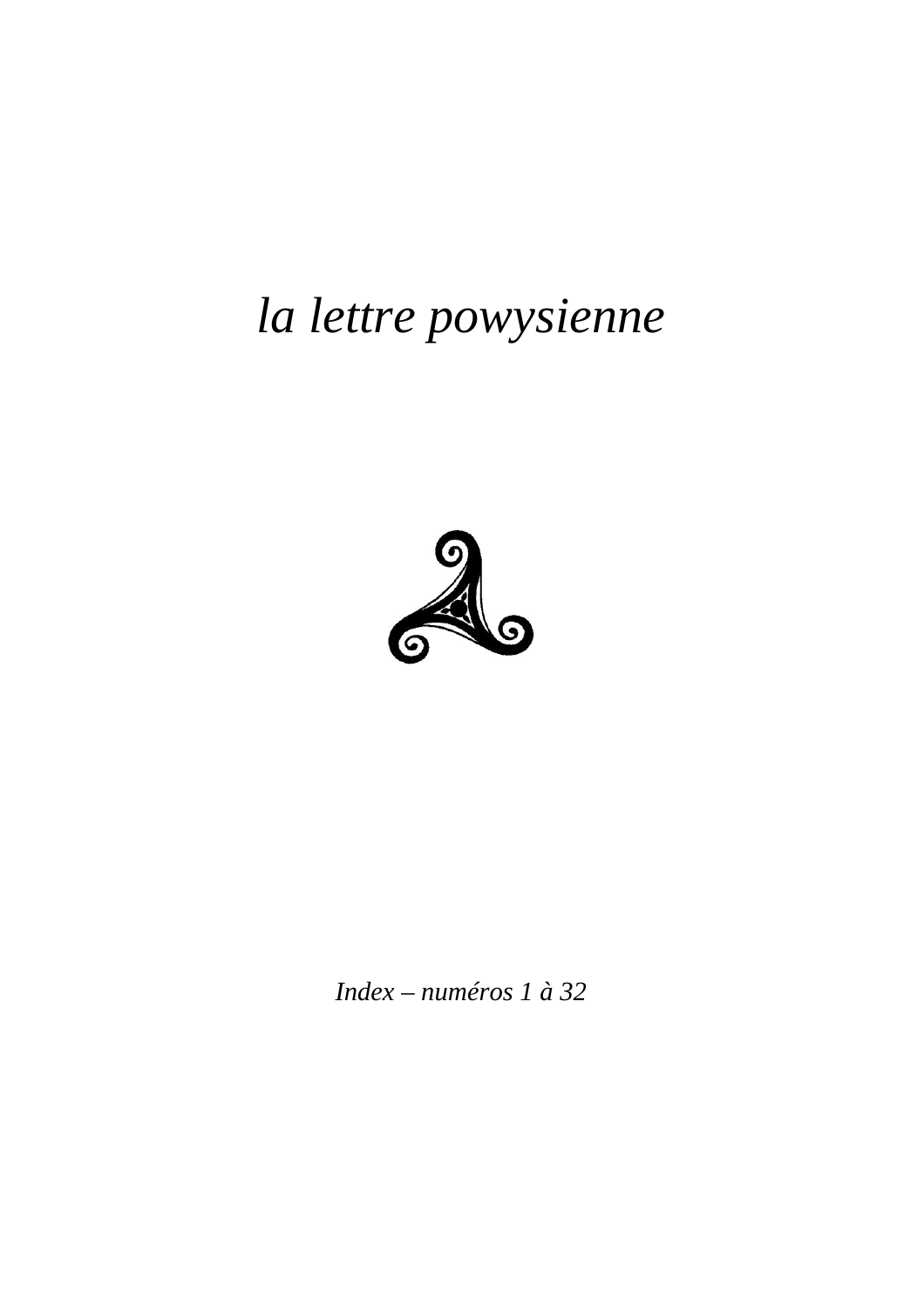# *la lettre powysienne 1–32* **Index**

#### INTRODUCTION

Using a structure similar to that defined by Stephen Powys Marks in his 1992 booklet *Index to the* Powys Review *1–26*, the first three sections of this index are an attempt to constitute the subject index for each of the three principal writers, these three sections being further subdivided as follows:

- A. the author's own writing reproduced in the *lettre*, as far as possible in date order;
- B. commentary and other references, illustrations etc. relating mainly to single published works, in order of first publication;
- C. other commentary and references, illustrations etc.;
- D. other photographs, drawings etc.

The fourth section is a general index picking up all other articles or illustrations, and the fifth section is a list of contributors.

The index is based on the English language version of the various articles, French versions thus being adjacent to the page references given. When an article exists in French only, it is however referenced directly. Editorials and Pêle-Mêle items are not indexed.

Reprints of *la lettre* n°1 use a later print technology different from that of the original 2001 issue. Reprint page references when different are indicated in square brackets.

#### *°°°°°°°°°°°°°°°°°°°°*

Basé sur une structure semblable à celle définie par Stephen Powys Marks dans son livret *Index to the* Powys Review *1–26* publié en 1992, cet index comprend d'abord trois sections tentant de constituer pour chacun des trois auteurs principaux un index des sujets, chacune de ces sections étant divisée en quatre parties comme suit:

- A. les propres textes de l'auteur reproduits dans *la lettre*, triés autant que possible par date;
- B. commentaires où autres références, illustrations etc. consacrés essentiellement à une œuvre particulière, par ordre de la première publication de celle-ci;
- C. autres commentaires ou références, illustrations etc.;
- D. autres photographies, dessins etc.

La quatrième section est un index général regroupant tous les autres articles et illustrations, et la cinquième section est une liste des contributeurs.

L'index est basé sur les versions en anglais des divers articles, les versions françaises étant adjacentes aux références de page correspondantes. Quand un article n'existe qu'en français il est cependant indexé directement. Les éditoriaux et les entrées dans Pêle-Mêle ne sont pas indexés.

La réimpression de *la lettre* n°1 a été réalisée avec un procédé d'impression différent de l'original. Les références de page correspondantes sont données entre crochets si elles diffèrent de ce fait.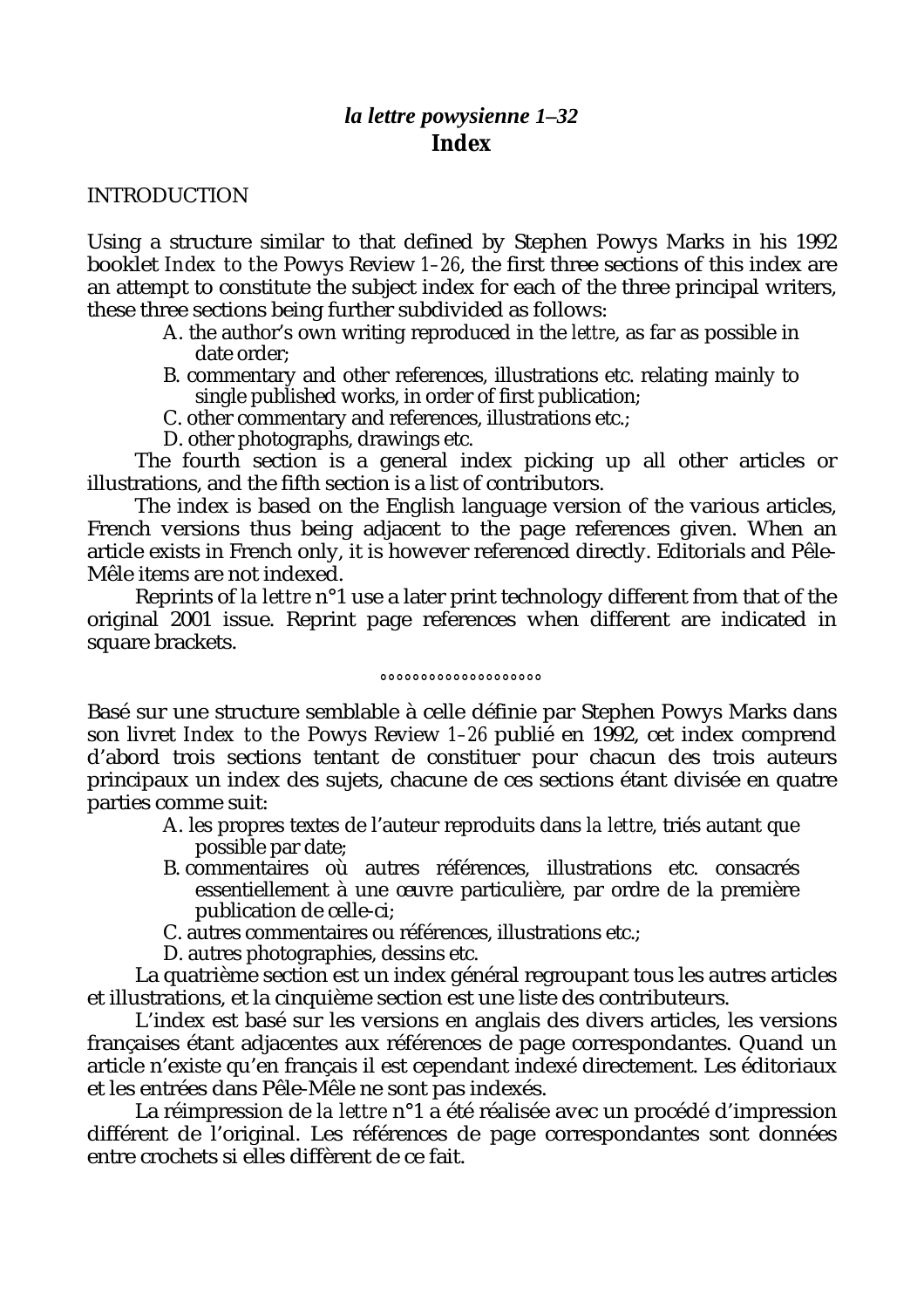### I. JOHN COWPER POWYS

- 'To Thomas Hardy' [poem] (1896) **17** 4
- MS 23672 E. (National Library of Wales) (date between 1896 & 1902) 'Sussex Downs' **17** 6-12; 3 *photographs:* **17** 6, 10 & 52
- 'To the Ditchling Road' [poem] (date between 1896 & 1902) scan of MSS **31** 2; *photograph: 31* 3
- 'Wood and Stones' [poem] (1899) **2** 2
- Extracts from *Rodmoor* (1916), *Wolf Solent* (1929), *A Glastonbury Romance* (1932), *Owen Glendower* (1940), *Porius* (1951) Amongst Powysian trees... (with two photographs by Astrid Nydahl) **15** 2-4
- 'Wallalone !' [poem] (1917?), scan of MSS **24** 2-3, transcript **24** 4-5
- Letter to Isadora Duncan (November 1917) **27** 26-28
- *Psychoanalysis and Morality* (1923) extract (with French & Serbo-Croat translations) **14** inside back cover
- *Ducdame* (1925) (extract: anachronic comments?) **16** 52
- 'The Ailanthus' [poem] (1926) **15** 2
- 'Children of Adam' [*The Dial* 1927] **25** 2-8; *photograph:* Group of Beduins and camels **25** 6
- Letter to Llewelyn (1928) (*Wolf Solent*) **8** 2
- Letter to A.R. Orage (1930) (JCP and Phyllis) **32** 9
- Diary entry 20 March 1930 **32** 10
- Undiscovered letter to Llewelyn (193?) (C. Armandet: see also below Tintinhull Memories by Llewelyn Powys) **3** 50
- Letter to Lucy (1933) (*Weymouth Sands*) **11** 2-4
- 'The magic of Detachment' (*The Aryan Path*, Oct. 1933) **29** 2-7
- Letter to Alyse Gregory (1933) **22** 14-20
- MS *Autobiography* p.199 (1934, scan from original) **5** 6
- *The Art of Happiness* (1935) short extract **26** 52
- Letter to Emma Goldman (1937) **16** 45-47 (see letter from Emma Goldman **16** 39-45)
- Letter to Sven Erik Täckmark (1939, scan from original) (*Owen Glendower*) **2** 24-27
- Lettre à Sven Erik Täckmark (1939) (*Owen Glendower*) **1** 6-7
- Heathen send off to *Owen Glendower* (1940) **4** 12
- Lewin, George Lionel (from 1940 letters to Philippa Powys & a 1943 letter to Louis Wilkinson) **20** 40-42
- The old descendant of Glyn Dwr (*c*.1941, scan from original) **4** back cover
- Little Prometheus rescued by King Arthur's Return (*c*.1941, scan from original) **6** back cover
- Réflexions de JCP sur les problèmes mondiaux en 1943 (1944) **2** 44-45
- Letter to Nicholas Ross (1944) (*Rabelais*) **7** 2
- 'My First Publication' (1952) **18** 2-4
- Note to Freie Akademie der Künste, Hamburg (1957, scan from original)

#### **B.**

*Wood and Stone* (1915): A Story of Interior Passion: *W&S* (Ian Mulder) **2** 4-10; Power and Violence: *W&S* (Christine Jordis) **2** 13; A great psychological poem (M. Gresset) **2** 15-17; About *W&S* (Jacqueline Peltier) **2** 21-23; *photographs*: the

**A.**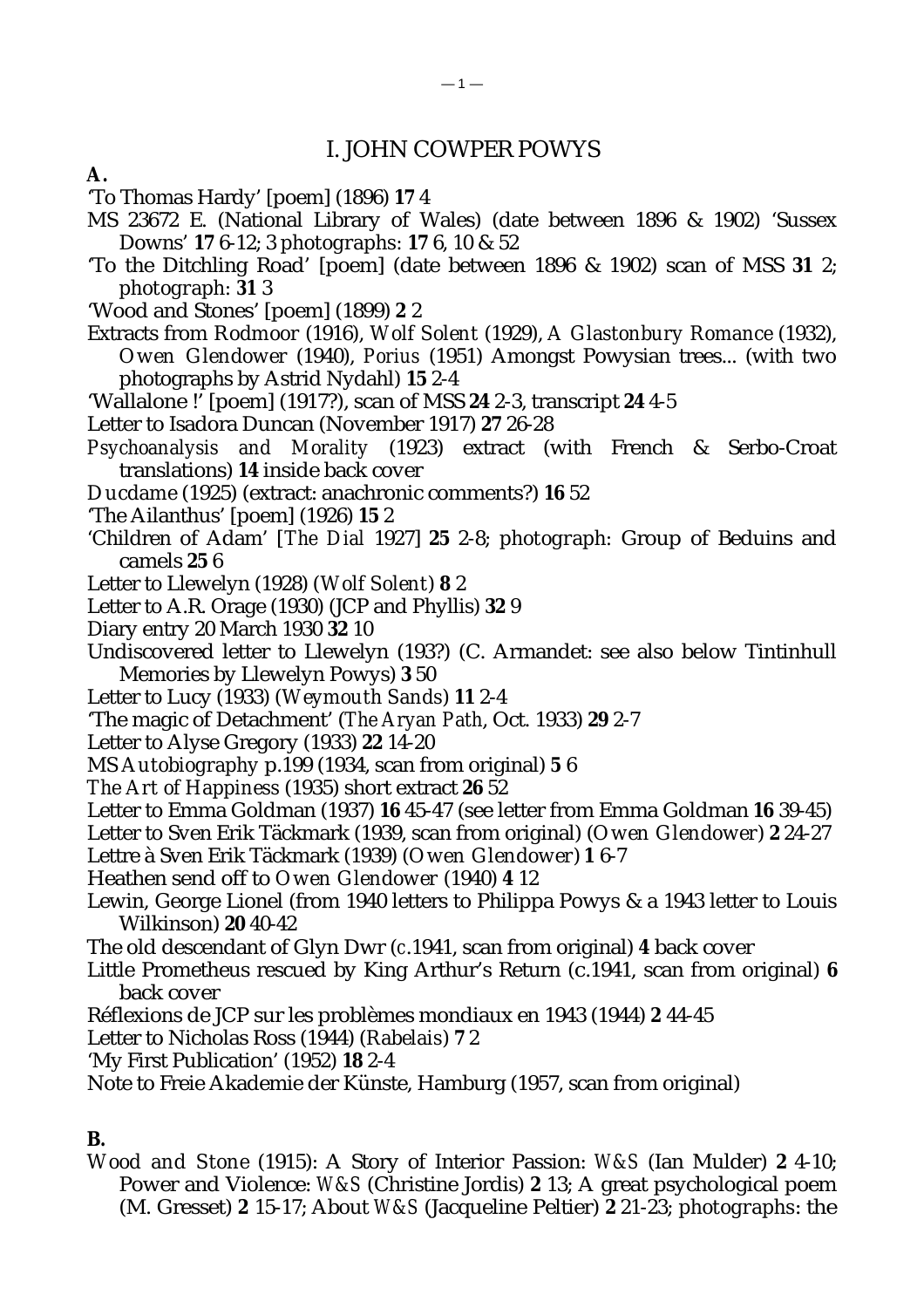Vicarage, Montacute **2** 18; Middle Street, Montacute **2** 19; tympanum St Andrews, Stoke sub Hamdon **2** 46; east garden, Montacute House **2** 48; *map*: Montacute *c*. 1900 **2** inside back cover

*Suspended Judgments* (1916) translated... (J. Peltier) **31** 47

- 'Wallalone !' [poem] (1917?): A previously unpublished poem by JCP (Marcella Henderson-Peal) **24** 4-16; A word from the President of the Society (Glen Cavaliero) **24** 16; *photograph*: Indiana University, Bloomington campus, *c*. 1914
- *The Complex Vision* (1920): Concerning *The Complex Vision* (Goulven Le Brech) **24** 17-29; *photograph*: Pierrick Hamelin and Goulven Le Brech **24** 29
- *Psychoanalysis and Morality* (1923): And what about *P&M*? (Jacqueline Peltier) **14** 31-37; *reproduction*: cover of *P&M* **14** 33
- *Wolf Solent* (1929): *WS* reviewed by Edward Garnett **8** 4-6; A Hungarian writer's point of view on *WS (*Béla Hamvas) **8** 6-12; Some thoughts on *WS* (Gaston Bachelard) **8** 14; La Maturité est Tout: le dilemme de *WS* (Gunnar Lundin) **8** 16- 17; Countryside, flesh and spirit (Mathias Ulrich) **8** 18-20; A phenomenological interpretation of *WS* (Florence Marie-Laverrou) **8** 25-37; Giving *WS* a Jungian twist (Ron Ben Jacob) **8** 36-44; P.K. Page, poet and painter (Jacqueline Peltier) **8** 48-52; Wolf's 'quest for identity' in *WS* (Angelika Reichmann) **15** 20-34; Reading *WS* (Bernard Pageau) **15** 47-51; Animal suffering in *WS* (Jorg Therstappen) **17** 21-31; [WS] *Suggested further reading (editor)* **8** back cover; Confessing Defiance—Defying Confession (Angelika Reichmann) **20** 24-36; Re-reading *WS* (William J. Keith) **25** 16-22; *photographs*: Trent Lanes **8** 22; Sherborne School **8** 22; Bradford Abbas church **8** 23; n° 37 Preston Rd., Yeovil **8** 23; Sherborne Cemetery **17** 29; The Three Choughs, Yeovil **25** 22; *reproductions*: dust jacket *WS* Japanese edition (Anthony Head) **3** inside back cover; Bright Fish (P.K. Page) **8** 52; Lulworth Cove (Anna Pawelko) **12** 52
- *Diaries (*1931, 1932): two extracts with comments, photos in Hawthorne Valley 'Local Literati' (Conrad Vispo) **24** 52; *photographs*: Yellow Toadflax, greenfrog **24** 52
- *A Glastonbury Romance* (1932): *GR* Bert's Cauldron (Cicely Hill) **9** 6-14; Towers of Cybele (Ian Mulder) **9** 14-26; Mysticism and suffering in *GR* (Jorg Therstappen) **10** 11-19; "Wuther-quotle-glug..." (Patrick J. Kavanagh) **10** 20-24; Various accents, Powys's (Eivor Lindstedt) **10** 26-28; An old tradition (Susan Rands) **10** 52; Spiritual tension in *GR* (Marcella Henderson-Peal) **14** 3-15; On rereading *A Glastonbury Romance* (J. Brooke) **27** 10; A Poetic Interlude... **31** 22-24 (*photograph*: crescent moon **31** 22; *reproduction*: huile de Federico de Gorocica **31** 23); *Suggested further reading (editor)* **10** 50-51; *photographs*: Glastonbury Abbey **9** 18; Glastonbury Tor **10** 39; Holy Thorn, St John's church **10** 52; Pomparlès Bridge **10** 23; Sedgemoor in flood **10** 51; stained glass Cucifixion, Tewkesbury West window **14** 9; stained glass St George's, Evenley, Northants **9** 6; stained glass St Mary the Virgin, St. Neots, Huntingdonshire **10** 14; Wells Cathedral from the air (cf *GR* pp.255-6) **10** 28; *maps*: **9** 52 & inside back cover; *reproductions*: Ouida (Punch cartoon) **27** 20; Ronald Fairbank (Augustus John) **27** 20; partial scan of the article on *GR* mentioned by Phyllis (**31** 31) and of a reply from the author to J.-P. De Waegenaere (all in French) **31** 52; *sculpture*: Lady Rachel & John Geard **10** 20
- *Weymouth Sands* (1932): Caput-Anus (Robert Carrington) **1** 18-19 [20-21]; Peg (Ian Mulder) **11** 6-14; various translations of "...that same sentence about the waves..." **11** 19; Vivisection in *WS* (Jorg Therstappen) **11** 21-30; *Les Sables de la*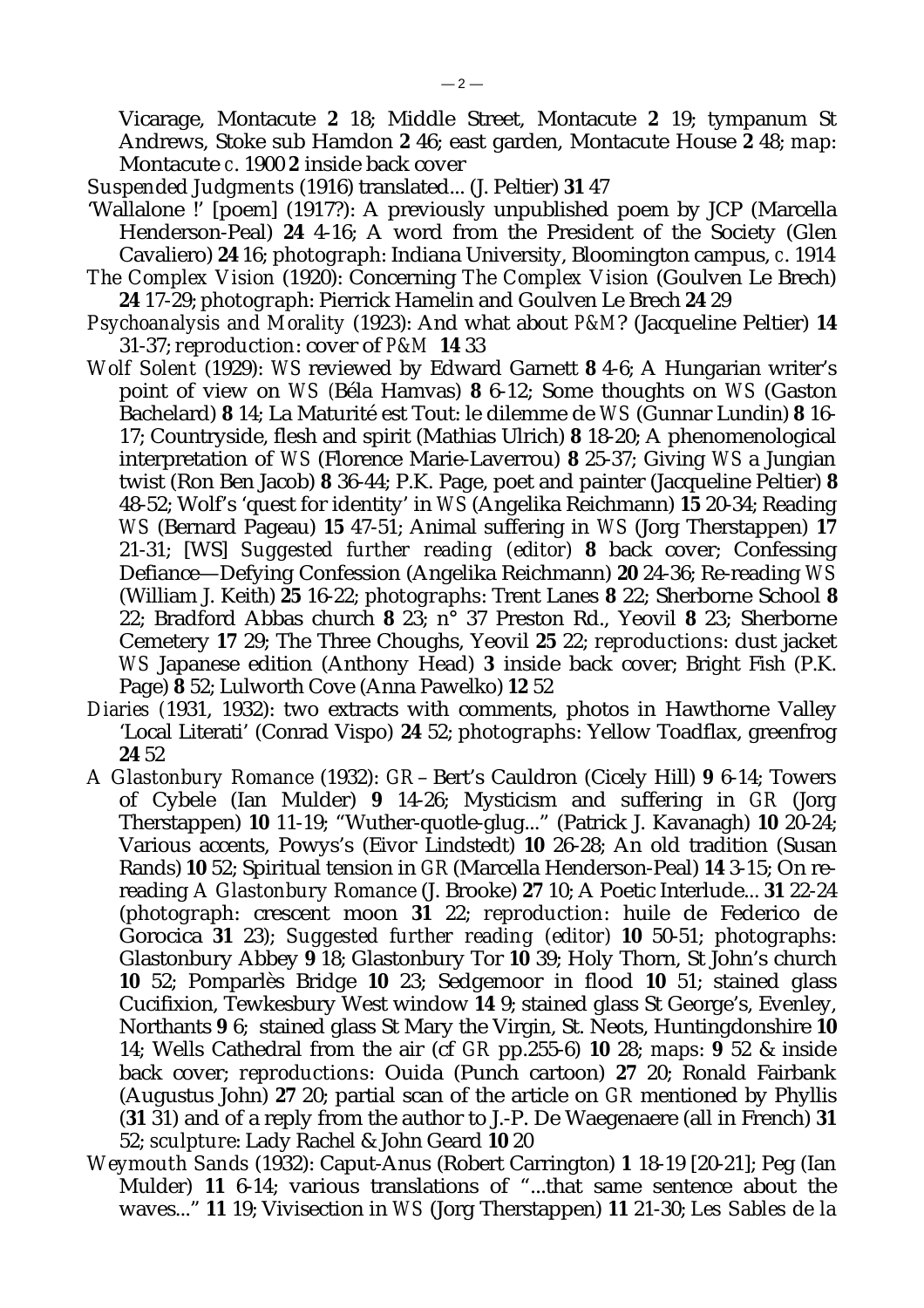*Mer* reviewed 1958 by René Lalou, (tr.) **11** 41-43; Weymouth in the Fifties (Jacqueline Peltier) **12** 3-15; 'High House' and the Cobbolds (Jorg Therstappen) **12** 15-21; "That Russian fragment" (R. Carrington) **12** 20-30; Punch & Judy Shows: *WS* and Misogyny (Linda Pashka) **12** 30-48; the *Dorothy* Restaurant (letter from Dennis Burton) **13** 50-51; Some essays & articles around *WS* (editor) **11** 51-52; *photographs*: Gypsy caravan **11** 35; Judy **12** 42; Punch and the crocodile **12** 37 & 38; Victrola *c*.1920-1930 **12** 22; Weymouth Bay (aerial photo) **11** 4; Weymouth beach **11** 5; Weymouth beach deserted **11** 51; Weymouth, *Dorothy* Restaurant **13** 51; Weymouth, Esplanade & Brunswick Terrace (aerial photo) **12** 19; Weymouth, Gloucester Hotel **12** 11; Weymouth, High House **12** 16; Weymouth, Golden Lion pub **11** 34; Weymouth harbour (aerial photo) **11** 12; Weymouth, the old Palladium **11** 6; Weymouth, pebble beach near Penn House **11** 52; Weymouth harbour **12** 50; Weymouth, Punch & Judy show **12** 34; Weymouth sea-front (aerial photo) **11** 15; Wishing Well at Upwey **12** 51; *map*: JCP's Weymouth in *WS* **11** inside back cover; *reproduction*: Weymouth Bay *c*.1819-30 (Constable) **12** 5

- *A Philosophy of Solitude* (1933): On reading JCP's *A Philosophy of Solitude* (Thomas Nydahl) **9** 28-32; Powysian presence ('Odon') **18** 20; see also rev. together with *The Art of Happiness* by C. Jordis **18** 49-51
- *Autobiography* (1934): Interior Biography and its Magical World (Ingemar Algulin) **5** 2-18; Who's afraid of John Cowper Powys? (review: Crister Enander) (tr.) **20** 3- 14; *photograph*: Sven Erik Täckmark (© Marcus Harling) **20** 3; *reproduction*: cover *Självbiografin* (Sven-Erik Täckmark's translation of *Autobiography*) **17** 51; inscription of *Maiden Castle* to Sven Erik Täckmark **20** 11; top first page of review by Crister Enander (in Swedish) **20** back cover
- *The Art of Happiness* (1935): Le saut du poisson ou l'obligation du bonheur (Rafael Squirru) (tr.) **18** 36-41 (extracts in Spanish and English **18** 52); *photographs*: Rafael Squirru **18** 37; surubí atigrado **18** 41; see also rev. together with *A Philosophy of Solitude* by C. Jordis **18** 49-51
- *Maiden Castle* (1936): Three Personal Readings (William J. Keith) **16** 30-36; *photographs*: Iron-Age earthworks **16** 30; 36 High East St, Dorchester **16** 32
- *Morwyn*, *or The Vengeance of God* (1937): In Defence of *Morwyn* (Michael Ballin) **28** 2-27; *photographs*: Bayliss 1903 libel trial **28** 8; Black Peter **28** 22; Rabelais **28** 24; *reproduction*: The Great Day of His Wrath *c* 1853 (John Martin) **28** 16
- *Owen Glendower* (1940): Inner truth: *OG* (Ian Mulder) **4** 2-10; JCP an obstinate Welshman (Philippe Jaworski) **4** 15-17; *OG* or time in abeyance (Aude Suran) **4** 19-21; *OG &* Owain Glyn Dwr (1359?–1416?) (Jacqueline Peltier); **4** 23-29; Bretons & Owain Glyn Dwr as allies... The Wedding Belt (Théodore Hersart de La Villemarqué) **4** 31-33; heraldic arms of Owen Glendower **4** 46-47; Historical Novel or Romance? (William J. Keith) **13** 26-40; *photographs*: Dinas Bran **4** 4, **4** 24 & **13** back cover; Harlech Castle **4** 5; Harlech Castle, East Gate **4** 25 ; horse harness gilt bronze boss **4** 46; Myrdhin at Trécesson Castle **13** 34; Valle Crucis **4** 17; view from Harlech Castle **4** 16; *reproduction*: artist's impression from Owen's great seal **4** 47
- *Dostoievsky* (1946): "Nerves and not ink" (Elmar Schenkel) **20** 14-24; *reproduction*: Illustration for *Crime and Punishment* (Engel Tevan István) **20** 16
- *Rabelais* (1948): John Cowper's *Rabelais* (David Gervais) **7** 4-10; François Rabelais and JCP (Jacqueline Peltier) **7** 13-31; John Cowper Powys and Rabelais (William J. Keith) **20** 38-40; *photographs*: Chinon Castle **7** 31; Chinon, statue of Rabelais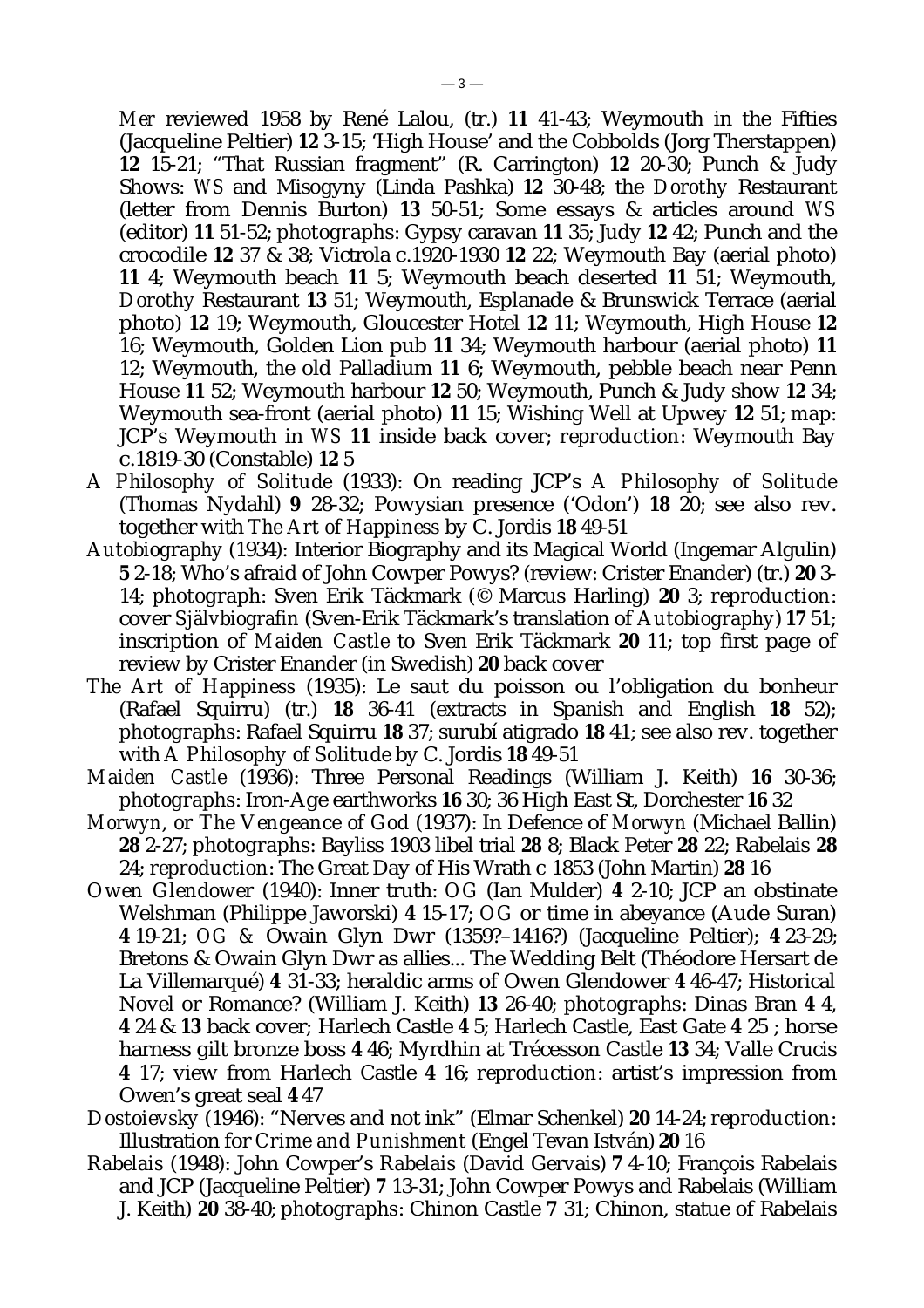**7** 4; Chinon street **7** 14; La Devinière **7** 15; Seuilly Abbey **7** 26; Seuilly village **7** 27; *map*: Rabelais' Chinon **7** inside back cover

- *Porius* (1951): *Porius* and the so-called "Dark Ages" (William J. Keith) **18** 6-14; *map*: Roman fortress at Caerleon **18** 8; *Porius*: The Etymology of a Ridiculous Word (Robin Wood) **29** 16-22
- *The Inmates* (1952): Fabulous Powys (tr., rev. of *La Fosse aux chiens*: Michel Gresset) **18** 47-49
- *Homer and the Aether* (1959): Translating *Homer and the Aether* (A. Derome) **30** 2- 13; *reproduction*: papyrus fragment, abduction of Briseis
- All or Nothing (1960): The King-Sense the Primacy of the Oral (Lars Gustaf Andersson) **7** 32-38
- 'The Ridge' [poem] (1963): Obscure, Modern Poetry: J.C. Powys's 'The Ridge' (Robin Wood) **22** 2-12; Walking and Rhyming to The Ridge (John Dunn) **23** 2- 18; *photographs*: Liberty Hall on the ridge **22** 4; The path above Cae Cod **23** 2

#### **C.**

- Allemagne, JCP en: Extase chamaniste et culture anglaise (Elmar Schenkel) **1** 8-12 [8-11]
- Appreciation of JCP a Roddon, the Bowl and the Debris (Sonia Lewis) **16** 46-50; *photographs*: works of Sonia Lewis **16** 47 & 50
- A.R. Orage's Gift to JCP and Phyllis (David Balcom Stimpson) **32** 2-10
- C. Benson Roberts a Reminiscence (Anna Pawelko) **4** 34-40; *photograph*: 1 Waterloo, Blaenau Ffestiniog **4** 41
- Béla Hamvas and "old Powys" **18** 14-20; *scan*: handwriting of Béla Hamvas **18** 16; *photograph*: K. Kerényi **18** 19
- Bibliothèque Nationale du Pays de Galles (Chris Thomas) **22** 48-52; *photograph*: la NLW à Aberystwyth **22** 48; *extract*: *Glastonbury* les Tours de Cybèle **22** 50
- Blaenau| JCP at [poem] (Frank Warren) **4** 52
- Blaenau Ffestiniog: Reminiscences (JCP, Glen Cavaliero, Elmar Schenkel) **19** 36-45; *scan*: envelope from Henry Miller addressed to JCP at 1 Waterloo **19** 36; *maps*: **19** 38 & 39; *photographs*: panorama over Waterloo **19** 40; slate heap **19** 43
- Blood and Soil: Paul Meissner and John Cowper Powys (Cedric Hentschel) **10** 4-10 Bookworm turned Fabulist (TLS 12 August 1955) **10** 28-38
- Boseley, Mark: *Walking in the Creative Life of John Cowper Powys, the Triumph of the Peripatetic Mode* (rev: J.Peltier) **2** 31-35
- Ceramics and literature (Anne Kerzeas) **14** 37-47; *photographs*: workshop in the Cévennes **14** 36; decorated plate **14** 41; inscribed teapot **14** 45
- Communism, John Cowper Powys and Tony Judt (J. Peltier) **20** 49-51
- *Descents of Memory* by Morine Krissdóttir (review: Angelika Reichmann) **17** 42-48; *photograph*: Eszterházy College, Eger (Hungary) **17** 44
- Discussion: Powys and Psychoanalysis (John Colomb with Jacqueline Peltier) **14** 17-31
- Dwellings in Powys's work (Christiane Armandet) **11** 31-39; *photographs*: Vicarage at Shirley, Derbyshire **11** 33; Weymouth, Cove Road **11** 38
- Elementalism, according to JCP (Jacqueline Peltier) **6** 41-51
- Encounters which owe nothing to chance (Josée Gereys) **2** 41-43
- Feminine characters| Some notes on JCP's (Christiane Armandet) **6** 21-33
- Feminine in Powys| The (Ian Mulder) **6** 5-18; *reproduction*: the Beguiling of Merlin (Burne-Jones) **6** 4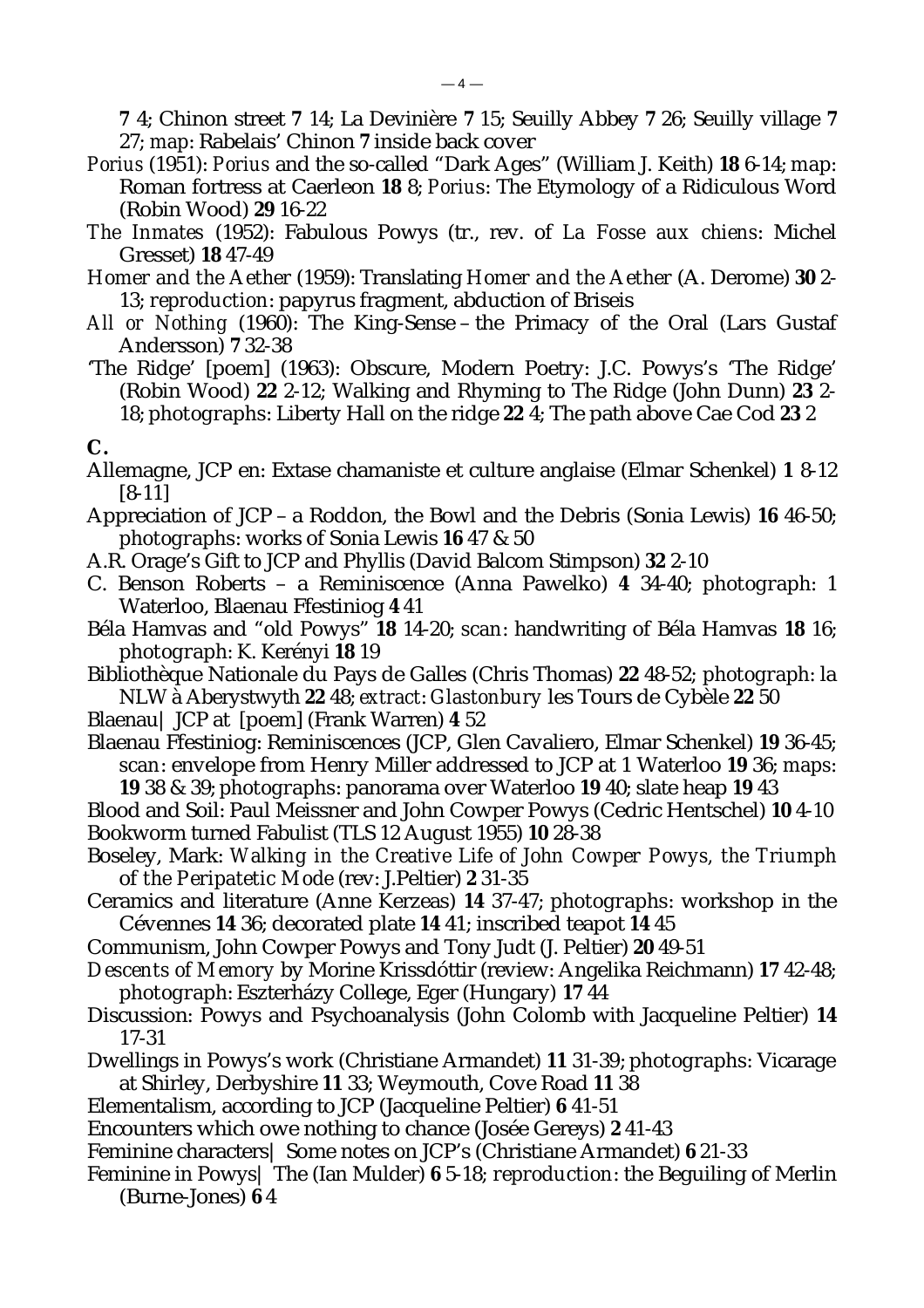- Fleurs sauvages, buissons et arbres dans l'œuvre de JCP (Jean-Pierre De Waegenaere) Part I **7** 46-52, i*llustrations*: lythrum salicaria **7** 46, valeriana dioïca **7** 51, Part II **9** 40-49, *illustrations*: chélidoine **9** 40, belladone **9** 44
- French Connection (J. Peltier) **20** 45-49; *photograph*: JCP at Corwen (1954) and inscription to Jean Wahl **20** 44 & 45
- Gelman, Juan: Ruffians (tr.) (JCP seen by an Argentinian poet, 2001) **11** 43-46
- 'George Borrow, *Wild Wales* ~ walking to Llangollen' (Jacqueline Peltier) **32** 12-22; *reproduction*: Llangollen in 1846 **32** 18
- Goethe| JCP and, The truth of phenomena (Elmar Schenkel) (with an extract from *Faust II* akt 1) **3** 7-18; *photographs*: a tree in winter and spring **3** 16 & 17
- Grant Watson| JCP & E.L. (Anthony Head) **3** 22-28; *photographs*: dragonfly and frog **3** 26 & 27
- *Guardian* June 19, 1963 **25** 52
- Hillsdale, September 22 2012, a JCP exhibit (Conrad Vispo) **24** 44-48; *reproduction*: exhibit poster **24** 46
- Hungarian admirer Béla Hamvas (Jacqueline Peltier) **14** 47-49; *photograph*: Béla Hamvas
- *The Immortal Bard* (Henry Miller) **27** 24-28; *photograph*: Henry Miller 1963 (AP wire photo) **27** 24
- In remembrance: Monday, 17 June 1963 **25** 10-14; *photograph*: Marie Canavvagia **25** 12
- Inspiration Beyond Words: The Powys-Duncan Affair (David Balcom Stimpson) part I **26** 8-20; *reproduction*: Isadora by A. Walkowitz **26** 16; part II **27** 28-46; *photographs*: Geary Theatre San Francisco **27** 28; Irma and Isadora Duncan with Sergei Yesenin 1922 **27** 40
- JCP in his eighties: the 1955 introduction to *Glastonbury Romance* (William J. Keith) **17** 14-20; *scan*: 1948 dedication *Rabelais* to G.L. Lewin **17** 19
- JCP seen from France: 1980s (Nordine Haddad, unpublished preface) (tr.) **13** 9-13
- JCP seen from France: 1995 (rev. Michel Crépu *Les Plaisirs de la Littérature*) (tr.) **13** 15-19
- JCP seen from France: 1998 (rev. Daniel Thomières *Petrouchka et la Danseuse*) (tr.) **13** 19-21
- JCP seen from France: 2006 (Pierre-Louis Carsin: connecting JCP to the artistic scene in Brittany) (tr.) **13** 23-25
- John Cowper and Llewelyn Powys| Underlying Presences of (Jeff Bursey) **30** 30-38; *photograph*: snow in Newfoundland **30** 32; *reproduction*: cover of *Mirrors on which dust has fallen* **30** 36
- John Cowper Powys (Lars Gustaf Andersson) poem **27** 52
- John Cowper Powys (Rolf Italiaander) (tr. française A. Therstappen) **13** 2-7
- John Cowper Powys and the Resacralization of the Secular (Michael Kowalewski) **21** 8; *photograph:* Adam Mickiewicz **21** 14; *reproduction:* painting by M. Kowaleski **21** 20
- John Cowper Powys An unknown classic (Ron Ben Jacob) **3** 40-44; Hebrew web page **3** 39
- John Cowper Powys| Un point de vue russe sur (Olga Markova) **30** 40-44
- John Cowper Powys' Wessex novels| "A craving as old as the hills" Notes on Narrative Desire in (Angelika Reichmann) **30** 44-51
- Jordis, Christine: Solitude and Happiness (tr., rev. of *Une philosophie de la solitude* and of *L'Art du bonheur*) **18** 49-51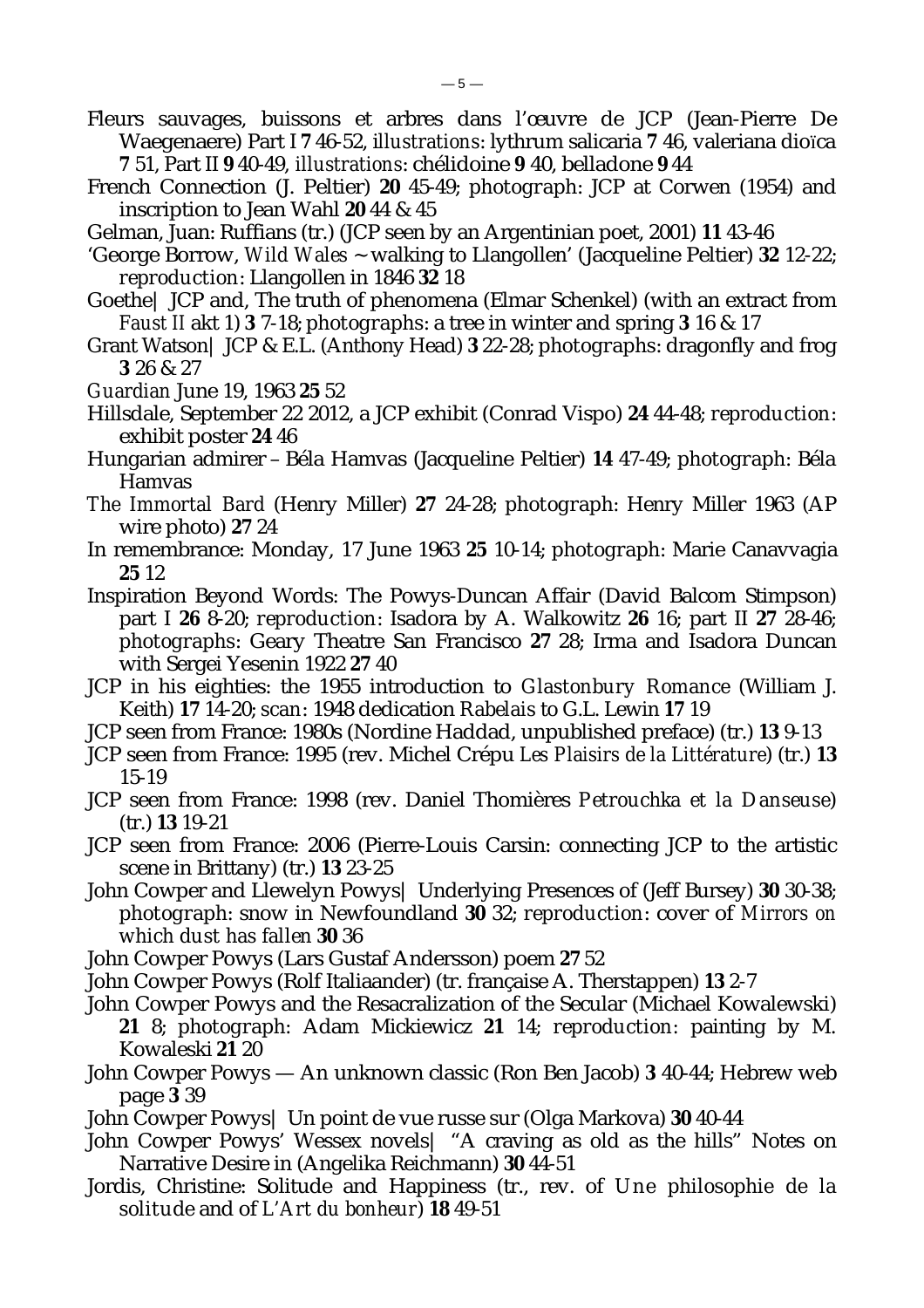"La mer, la femme, les ruines..." (Myrdhin) **1** 32 [inside back cover]

- Lecture platform| At the beginning was the (Nordine Haddad) (tr.) **31** 5-9; *reproduction*: sketch of Powys during 1905 lecture at Cooper Union, New York **31** 7
- Letter (Olga Markova) (Encyclopedia of English Literature in Russian) **4** 43
- Letter (by e-mail: Phyllis J. Ferrill) (JCP at Phudd Bottom) **4** 44; *scan* of 1930s Christmas cards from Phyllis & JCP **4** 45
- Lettre (Nordine Haddad) (James Hanley & JCP) **4** 43
- Letter (Odon) **19** 45-47
- Lettre (Catherine Lieutenant) (*Rabelais*) **1** 13-14 [12-13]
- Letter from Sweden (Sven Erik Täckmark) **1** 2-6
- Lettres choisies et traduites par Christiane Poussier and Anne Bruneau (1910- 1940) *Esprits-Frères* (rev. J.Peltier) **2** 37-41
- Libre Parcours (Michel Jestin) **1** 15-16 [14-15]
- Looking for a lane (P.J. Kavanagh) **28** 28-41; *photographs* : Albany, NY **28** 30; Stockbridge, MA **28** 30; Hillsdale Route 71 **28** 38
- Loony John's Alivenment—Patchin Place 1923 (David Balcom Stimpson) **30** 22-30; *photographs*: Patchin Place **30** 24; Little Blue Book n°414 **30** 28
- Magic| JCP and (W.J. Keith) part I **26** 2-8; *reproduction*: the tarot Magus **26** 6; part II **27** 2-10; *map*: gravel pit **27** 8
- Melville & Murray| JCP, (Anthony Head) **17** 36-42; *photographs*: Herman Melville **17** 36; Henry A. Murray **17** 40
- Millman, JCP par: Un raseur prolixe... mais irrésistible (Lawrence Millman) **3** 32-38
- Misfit Messiah| John Cowper Powys and the (P. Qigley) part I **30** 14-22; *photographs*: White Hall Co. Antrim **30** 16; Capt. Jack White **30** 18; part II **31** 34- 44; *photographs*: Countess Markievicz **31** 36, Dublin May 1916 **31** 38, *Misfit* frontispiece 1930 **31** 40
- Obstinately Cymric (Christopher Thomas) **15** 34-46; *photographs*: 'Easter Island' boulder above 1 Waterloo **15** 38; "desk" at Liberty Hall above Corwen **15** 43; field below "Ford of Mithras", Corwen **15** 44; 1 Waterloo, Blaenau Ffestiniog **15** back cover
- On 'Looking for a Lane' and JCP's walking-stick (Kate Kavanagh) **28** inside back cover
- Philosophical writings| JCP's (Ratko Adamovic) **10** 46-48
- Photographing John Cowper's Downs (Kieran McCann) **17** 52
- Powysian evening in Paris (J.Peltier) **30** 51-52; *photographs*: Delphine Bouit and Denis Grozdanovitch **30** 51, Jean Pascal Ollivry **30** 52
- Reminiscences, a Turning Point (Sven Erik Täckmark) **2** 28
- Regarding *L'Esprit Souterrain* (J.Peltier) **22** 41-45; *extracts*: Russian (*Zapiski iz Podpolya*) **22** 38, English/French (*Notes from Underground / Les Carnets du Sous-Sol*) **22** 39; *covers*: *Notes from Underground / Les Carnets du Sous-Sol* **22** 38, *Notes from the Underground* **22** 41
- Russia according to John Cowper Powys (J.Peltier) part 1 **21** 35-51, part 2 **22** 21-37; *reproductions*: 1916 lecture notice **21** 41, Leonid Andreyev (oil I. Repine) **21** 43, illustration (Engel Tevan István) for *The Petty Demon* (Sologub) **21** 46; *photograph*: M. Artsybashev and Yavorskaya **21** 44; *cover*: *The Petty Demon* (Sologub) **21** 49, part 2 **22** 21-37; *reproduction*: 8 April 1922 *New York Times* **22** 27; *photographs*: Dostoievski (1879) **22** 22, Dostoievski's study St Petersburg **22** 25, St Petersburg *c.* 1905 **22** 26, 33
- "servants of his [JCP's] work": Dominique Aury (Jacqueline Peltier) **10** 39-47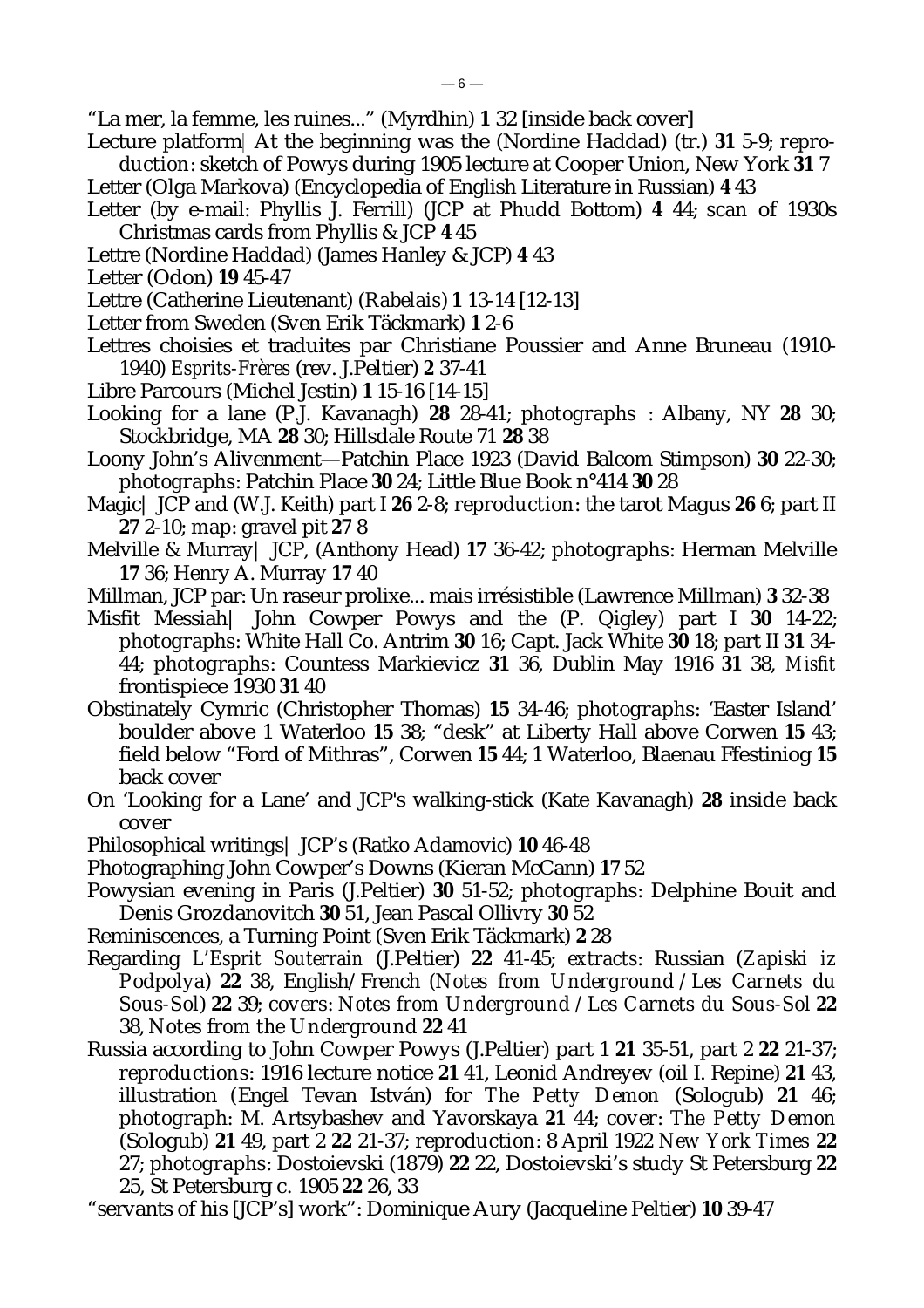- Seven brief observations concerning my long companionship with John Cowper Powys (Denis Grozdanovitch) **32** 29-50; *photographs*: Monceaux le Comte **32** 35, Maiden Castle **32** 37, river Yonne **32** 51
- Simplifier la Vie (Gunnar Lundin) **1** 20-23 [16-19]
- Theme of JCP: "How to forget the unpleasant" (Gunnar Lundin) **3** 30
- Thomas Hardy: Dorset's farewell to Thomas Hardy (*Guardian* archive), poem JCP), preface to *Wood and Stone* (JCP) **17** 2-6
- Titan| Powys on **9** 50-51; *photograph*: Saturn from Cassini-Huyghens **9** 51
- Two great adventurers of the mind (Goulven Le Brech) **28** 40-52; *photographs*: La baie de Saint-Brieuc **28** 52; Hornbeam leaves **28** back cover
- Un auteur, des lieux (Isabelle Schmitt) **1** 25-27 [23-25]
- Visual artist and JCP (Patricia Dawson) **17** 32-34; *reproductions*: Percy's dream **17** 32; Mad Bet **17** 33
- Voyage with JCP: Deeps and Shallows [poem] (Cedric Hentschel) **6** 2
- William Cowper (J. Peltier) **25** 24-48; *reproductions*: Crazy Kate (Fuseli) **25** 30; William Cowper (Abbott) **25** 35; *photograph*: William Cowper's 'cottage' **25** 40

#### **D.**

- photographs alone: in the U.S. (*c*.1913) **14** 19; at Phudd Bottom, early 1930s **8** 3; at Corwen (1954) **20** 44; at Blaenau Ffestiniog (1957) (R. Italiaander) **13** 4; in his ninth decade **17** 14
- photographs with others: with Phyllis Playter (*c*.1931) **3** 35; with C. Benson Roberts and Huw Menai (1939) **4** 36; with Louis Wilkinson **5** 51 (at Blaenau Ffestiniog, date unknown)
- other photographs, drawings etc.: *photographs:* commemorative plaque at 1 Waterloo, Blaenau Ffestiniog **4** inside back cover; Phudd Bottom **10** 22; *bust* (Colgate University) by E.K. Wheeler **1** 24 [22]; cover Givre et Sang (*Ducdame*) **17** 50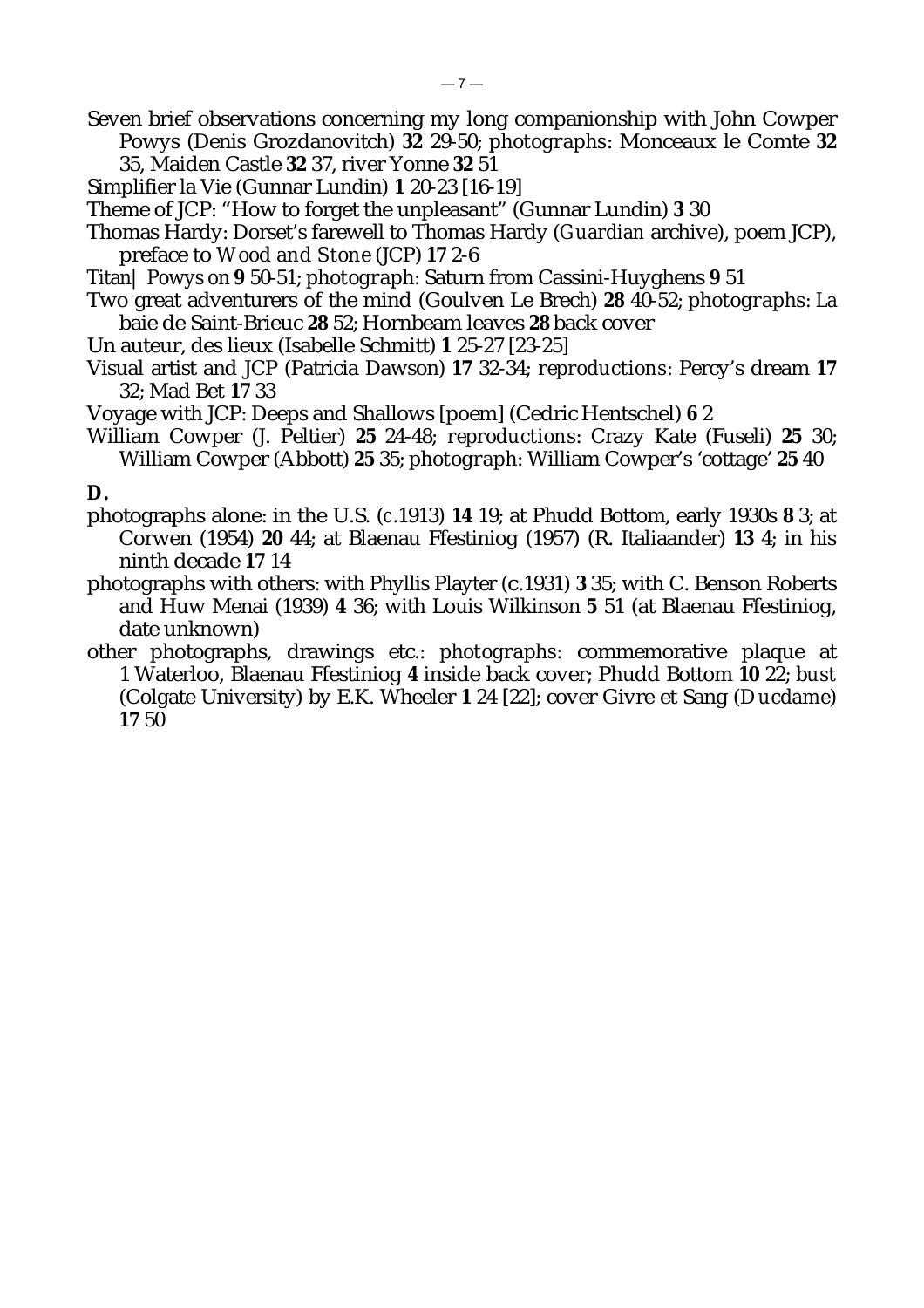# II. THEODORE FRANCIS POWYS

# **A.**

Postcard to his mother (1903) (scan from original) **7** 40; verse on postcard (1903) **7** inside back cover

*The Soliloquy of a Hermit* (1916)*:* extract: "At last I begin to know myself..." **9** 36; extract: "I am writing about myself..." **16** 25-27

Abraham Men (in *The Left Leg* 1923) (extract) **16** 27

*Mr Weston's Good Wine* (extract) (1927) **7** 40-42

The Hill and the Book (in *Captain Patch* 1935) (extract) **16** 29

The Only Penitent (in *Bottle's Path* 1946) (extract) **16** 27-29

The Beautiful Sea (in *Rosie Plum and Other Stories* 1996) (extract) **16** 27

# **B.**

The peculiar wine of M. Powys (Gilbert Sigaux) **29** 23-27; *photographs*: Dorset landscape **29** 24, Ford van **29** 27; *Mr Tasker's Gods* by T.F. Powys (Robert Troop) **29** 28, *reproduction*: Three sows in farm yard **29** 28

# **C.**

- Theodore Powys's God (William J. Keith) **23** 18-32; *photographs:* Plaque in Mappowder Church **23** 20; Mappowder Church **23** 28
- *Theodore Powys's Gods and Demons* (Zouheir Jamoussi) (extract) **31** 18-22; *reproduction*: cover **31** 20
- The Art of Theodore Powys, Ironist (Frank Kermode) part I **23** 32-50; part II **24** 30- 44; *photograph*: Theodore Powys *c*.1925 **24** 34; *reproductions*: Theodore Powys (Michael Gunkel) **23** 34; Henry Fielding (etching) **24** 42; *scans*: JCP's copy of *The Welsh Review*, Autumn 1947, p.206 **23** 36, p.214 **24** 32
- T.F. Powys en France (J. Peltier) **23** inside back cover

#### **D.**

other photographs, drawings etc.: *photographs*: tomb of Theodore and Violet at Mappowder **16** 26; Interior, St Peter and St Paul's, Mappowder **16** 27; The Sailor's Return at Chaldon Herring **23** 52; *reproduction*: Van Gogh's chair by JP **16** inside back cover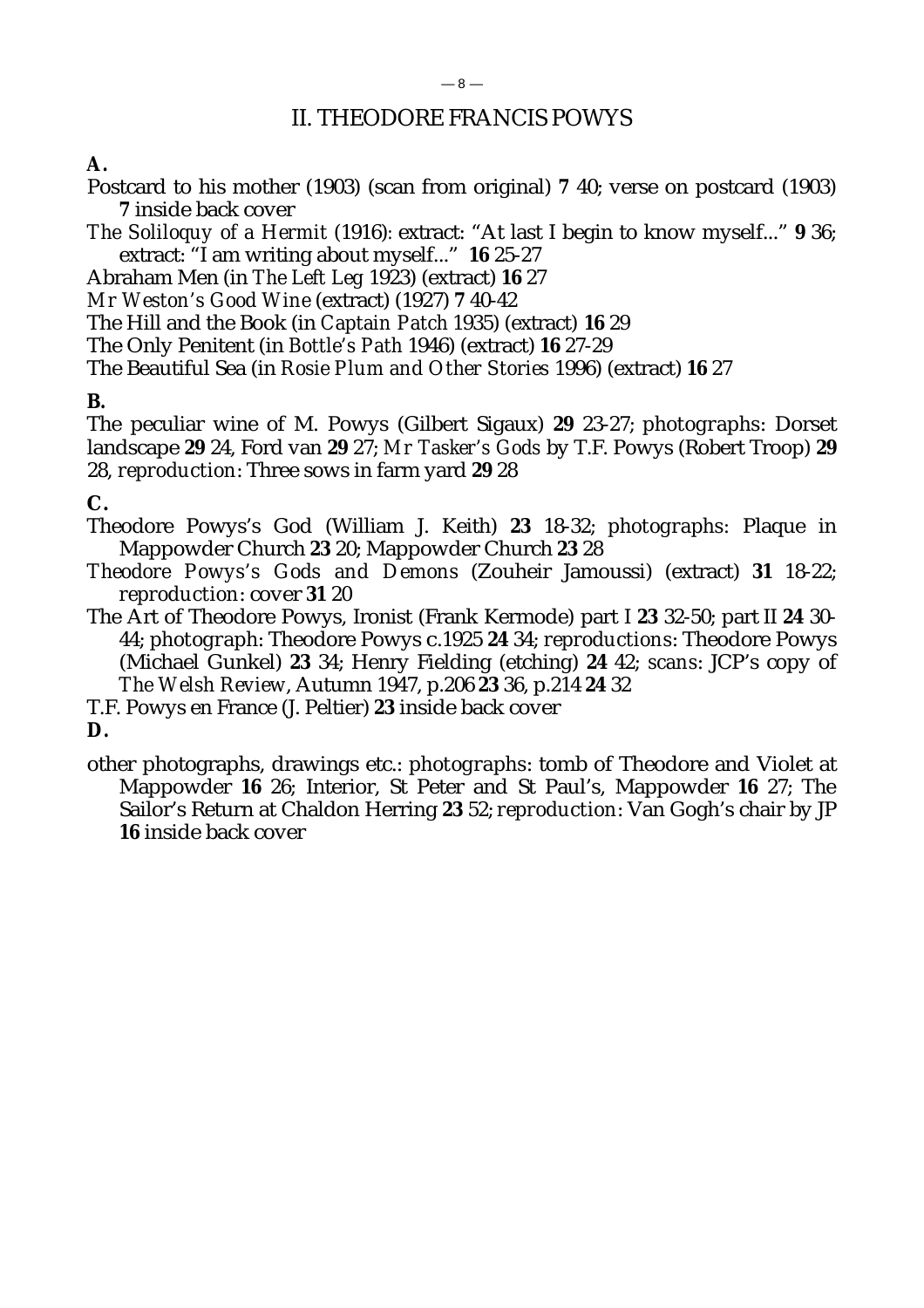# III. LLEWELYN POWYS

**A.**

- *Skin for Skin* (1926) (extract) **16** 23-25; *photograph*: the Cross in the churchyard, Stoke sub Hamdon **16** 23
- The Great Catherine (1928 in *The Mentor*) **21** 20; *cover*: *The Mentor*, October 1928 **21** 22; *reproductions*: paintings of Catherine the Great **21** 30, Prince Grigoryi Potemkine **21** 31
- Visions and Revisions (1933, in *The American Spectator*) **19** 2-6; Afterword (Anthony Head) **19** 6-8
- Dorset Cliff Foxes (in *Dorset Essays*) (1935) (extract) **19** 52
- An Old Weymouth Curiosity Shop (extract) (in *Dorset Essays*) (1935) **12** inside back cover
- *Glory of Life* (1938) (extract: anachronic comments?) **16** 52
- Tintinhull Memories (in *A Baker's Dozen*) (1942) **4** 49

## **C.**

- Llewelyn Powys (Van Wyck Brooks) **19** 20-29; *reproduction*: woodcut from *Ebony and Ivory* **19** 24; *photograph*: cliffs near Lulworth Cove **19** 26
- Llewelyn Powys and Aspects of the Poetical (David Solomon) **21** 2; *cover*: *A Struggle for Life* **21** 6
- Llewelyn Powys and Ernst Ludwig Kirchner (Jacqueline Peltier) **19** 11-21; *photographs*: Lisaly and Llewelyn at Davos **19** 11; painting by L.Kirchner **19** 19
- Memorable October Day, A (Neil Lee) **16** 12-20; *photographs*: Chydyok **16** 14; cliffs over the Channel **16** 18
- *Recalled to Life* (extracts from Introduction P.J. Foss and from 1911 Diary Llewelyn Powys) **31** 4-18; *photograph*: 'top lawn' at the Vicarage **31** 14; *maps*: Montacute *c* 1900 **31** 12, plan of Vicarage garden 1911 **31** 13

**D.**

photographs alone: location unknown (1936) **16** 17

other photographs, drawings etc.: *portrait*: L. Kirchner, 1938 **19** 2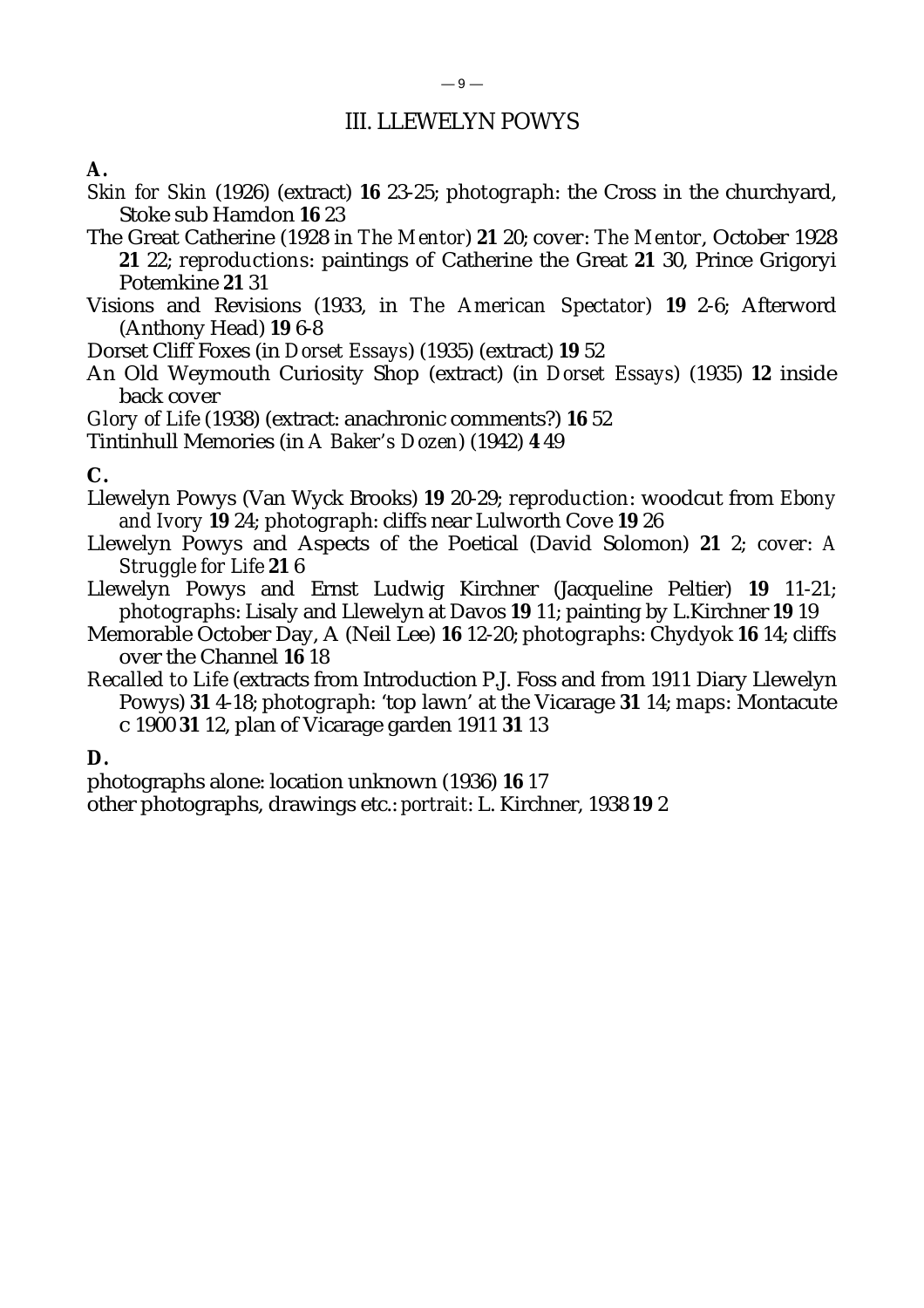## IV. GENERAL INDEX

- A Cave in the Mountains of the Moon (Peter Foss) **32** 22-28; *photograph*: Blaenau Ffrestiniog from Moelwyn Bach **32** 24
- A literary presence is discovered, review of *The Mystic Leeway* by Frances Gregg (Sharon Abron Drache) **27** 47-50
- Borrow, George: *Lavengro* **5** 22; *photograph*: Stonehenge **5** 20
- Casey, Mary: To Alyse's brooch [poem] **29** 52
- Dawson, Patricia: Talking to Phyllis Playter [poem] **18** 42
- Desnos, Robert: Once there was a leaf [poem] (tr.) **15** 19
- Dohollau, Heather: Penarth beach [poem] in *Une Suite de Matins* (tr. H. Dohollau) **13** 2
- Doolittle, Hilda (H.D.): Sea Rose [poem] in *Sea Garden* **26** 52
- Flaubert, Gustave: *Le Voyage en Bretagne* (extract) **3** 21
- Gamel Woolsey Thwarted Ambitions (Barbara Ozieblo) **5** 38-50; *photographs*: Gamel Woolsey, portrait **5** 40; Spanish village **5** 45; *reproduction:* cover *One Way of Love* (Gamel Woolsey) **5** 41
- Gertrude Mary Powys: a tribute (Jacqueline Peltier) **6** 34-38; *reproduction*: self portrait, Gertrude Powys (1924) **6** 34
- Goldman, Emma: letter to JCP (1937) (musical evening in support of Spanish women & children) **16** 39-45 (JCP's reply **16** 45-47); *photograph*: portrait Emma Goldman **16** 39
- Gourmont, Remy de: Herbarium the Tree (in *Le Chat de Misère*) (tr.) **15** 11
- Gracq, Julien: *En lisant, en écrivant* (extract: literary criticism) **3** 44; The Road (in *La Presqu'île*) (extract) (tr.) **15** 17
- Grail, the myth of the (Jacqueline Peltier) **9** 3-5
- Gray, John: Every Green Thing **29** 8-15; *photographs*: Church of St Catherine, Montacute **29** 10, 'The Open Window' Penn House **29** 13; *scan*: cover *The Aryan Path* Oct 1933
- Gregg, Frances 'The Hunch-Back' **26** 30-32; *photograph*: Fishermen near Le Cap-Ferret **26** 32
- Gregg, Frances *The Mystic Leeway* (rev. J. Peltier) **26** 34-50; *photographs*: Hilda Doolittle **26** 40, Ezra Pound **26** 44; *reproduction*: map Plymouth–Citadel & Tamar Terrace **26** 34
- Gregory, Alyse: the Powys and their circle extracts from her Diary, mostly unpublished **16** 3-13; *photograph*: youthful Alyse **16** 5; *scan*: Alyse's ex-libris; the Powys and their circle (2) **18** 22-30; *photograph*: Weymouth harbour **18** 30; letter to Marjorie Ingilby, *née* Phelips **18** 32; *scan*: part of letter; *photograph*: Holland-America Line *Nieuw Amsterdam* **18** 33
- Hardy, Thomas: Felling a tree (in *Commerce* XIV 1927) **15** 12; *photograph*: a tree felled **15** 13
- Hill, Cicely: Four Haiku in *The Earth Drawn Inwards* **15** 52
- Homage to Cedric Hentschel: The Supreme Addict [poem] (Cedric Hentschel) **10** 2
- In Memoriam Michel Gresset (1936-2005) (Jacqueline Peltier) **11** 16-18; *photograph*: Michel Gresset in 1994 **11** 16
- In Memoriam Sven Erik Täckmark (1916-2007) (Jacqueline Peltier) **14** 52;
- In Memoriam Sven Erik Täckmark (Thomas Nydahl) **17** 34; *reproduction*: pencil portrait by Gunnar Lundin **17** 35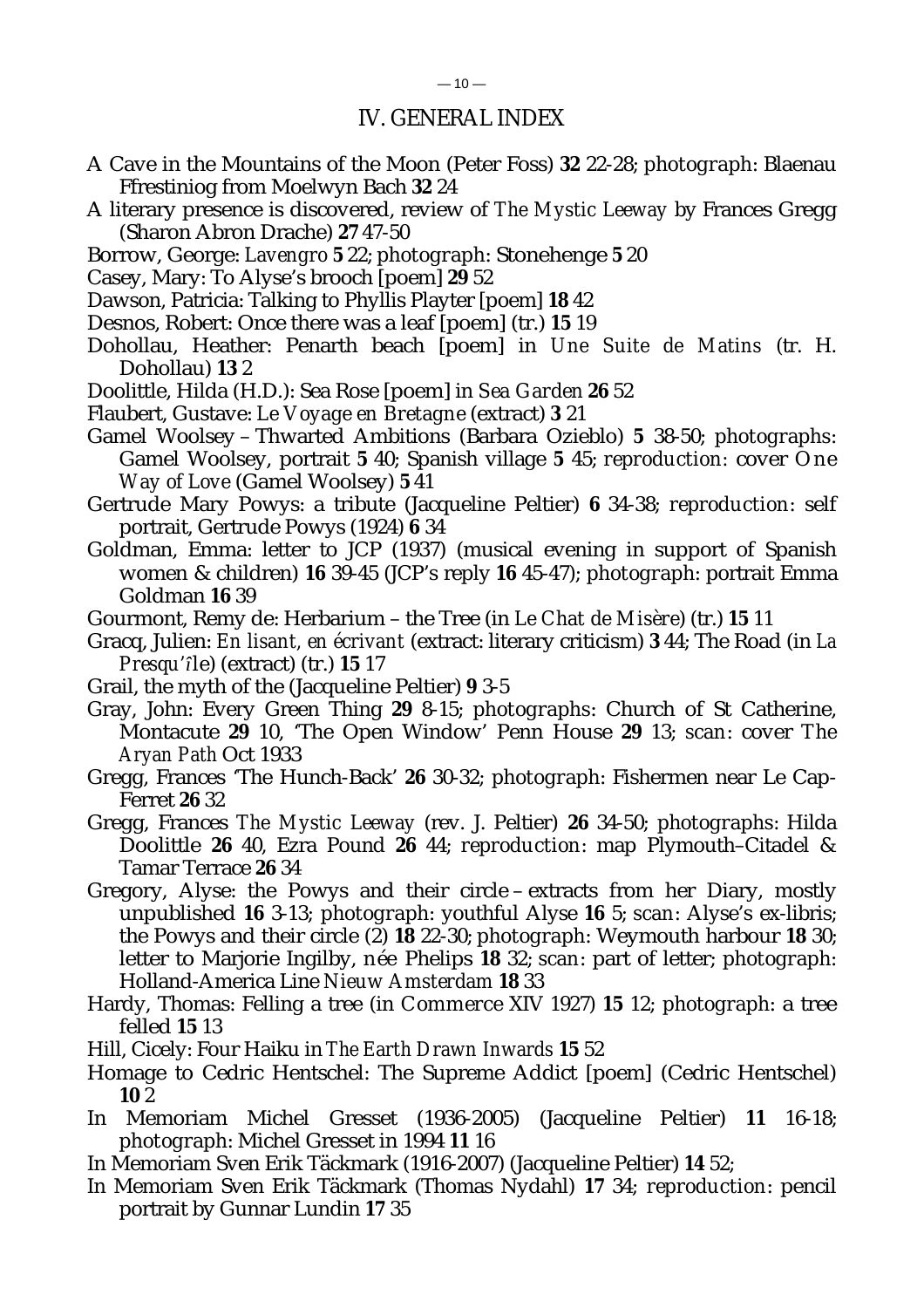Levine, David (David Balcom and Jacqueline Peltier) **19** 46-47

Les frères Powys: liste des titres publiés en français (J. Peltier) **31** 48-51

Merleau-Ponty's Phenomenology, an Anglo-Saxon view (Jacqueline Peltier) **8** 47 No tree is an island (Jacqueline Peltier) **32** 11

- Patchin Place: the universe in an alley (Pat Quigley) **19** 30-35; *photographs*: Twilight in Patchin Place, Oct 2009 **19** 30; Halloween 2009 near Patchin Place **19** 34; Patchin Place winter 1987 **19** 35
- Phyllis Playter| A brief meeting with (J.-P. De Waegenaere) **31** 26, letters to J.-P. De Waegenaere **31** 28-34; *photograph*: Blaenau-Ffestiniog **31** 32
- Playter, Phyllis: letter to Lucy **18** 34; *scan*: part of letter; *photograph*: Blaenau Ffestiniog **18** 35
- Proust, Marcel, *Remembrance of Things Past*: extract: a good book **4** 33; extract: three trees **15** 17; *photograph*: near Illiers-Combray **15** 15; *reproduction*: Three Trees (Rembrandt) **15** 14
- Reading the *Mystic Leeway*, Thoughts about Frances Gregg (Odile Stuart) **26** 20- 28; *photograph*: Frances and Betty **26** 26
- Remy de Gourmont, "a spiritual Anarchist" (Jacqueline Peltier) **13** 41-49; *photograph*: Mesnil-Villeman manor **13** 42
- St Andrew's church in Stoke sub Hamdon (Susan Rands with J. Peltier) **3** 46-48; *photographs*: St Andrews **3** 48; tympanum **2** 46; churchyard **3** 49
- Sebald, Winfried Georg: a salutation (Jacqueline Peltier) **4** 51
- Self-Portraiture in George Borrow & the Powys Brothers (Cedric Hentschel) **5** 20- 58
- Suarès, André: Variables IV (in *Commerce* 1926) **15** 11
- Scutt, Theodora Gay, "The Perfect Child" (Patrick Quigley) **29** 30-43; *photograph*: 1947 Box Brownie family photograph by Stephen Powys Marks **29** 42
- Tranströmer, Tomas: 'Krön' / 'Crests' / 'Crêtes' [poem 1966] **22** inside back cover
- Trees, the great pathos of (Thomas Nydahl) **15** 6-8; *photographs*: three trees **15** 6, 7 & 10
- Trees, on *to Thomas Nydahl and Béla Hamvas* (Gunnar Lundin) **17** inside back cover
- Triskel, the (J. Peltier) **20** 52; *photographs*: Chapel of St John the Baptist, Burtulet **20** 52; Gerda Van Schie **20** 52
- Wordsworth, William: Guilt and Sorrow, or Incidents upon Salisbury Plain (extract) **9** 34; The Prelude Book I (Childhood) (extract) **3** 2, *photographs*: river **3** 3; Camp Lakota at White Clay Creek **3** 5;
- General illustrations: *photographs*: Capel-y-ffin in the Black Mountains **5** 27; Chesil Beach, waves **11** 18; Hand Hotel, Llangollen **10** inside back cover; Isle of Aval (Côtes d'Armor, Brittany) one of Arthur's legendary burial places **10** 44; rock-pool **5** 7; Sacred Thorn (Wearyall Hill) **9** 28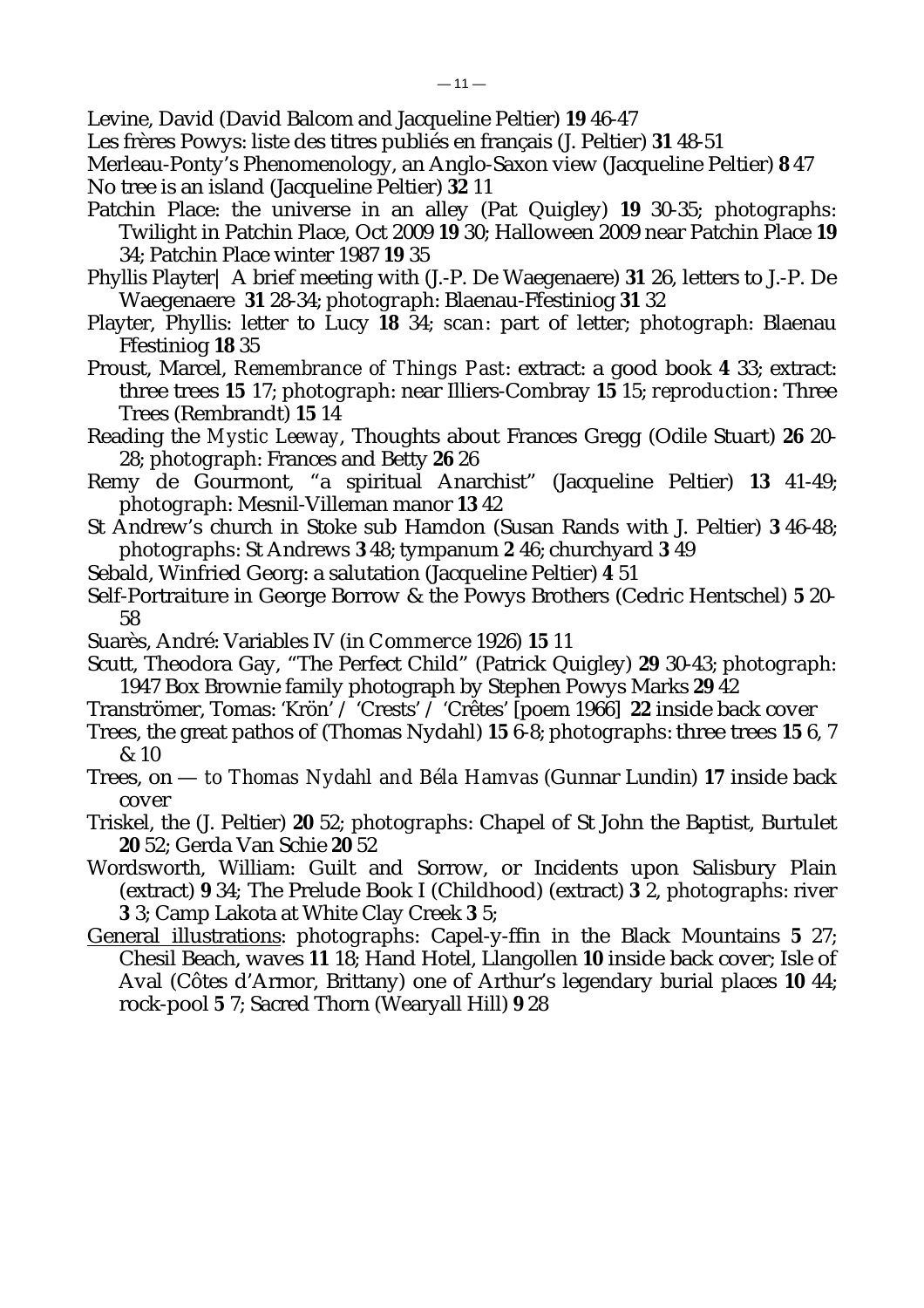Adamovic, Ratko: JCP's Philosophical writings **10** 46-48

- Algulin, Ingemar: Interior Biography & its Magical World (tr. C. Hentschel) **5** 2-18
- Andersson, Lars Gustaf: The King-Sense: JCP, *All or Nothing*, and the Primacy of the Oral **7** 32-38; John Cowper Powys, poem **27** 52
- Armandet, Christiane: Some notes on JCP's feminine characters (tr.) **6** 21-33; Houses, hovels and gypsy caravans in Powys's work (tr.) **11** 31-39
- Ballin, Michael: In Defence of *Morwyn* **28** 2-27
- Ben Jacob, Ron: JCP An unknown Classic **3** 40-44; Giving *Wolf Solent* a Jungian twist **8** 36-44
- Brooke, Jocelyn: On re-reading *A Glastonbury Romance* **27** 10
- Brooks, Van Wyck: Llewelyn Powys (from 1938 preface to *Earth Memories*) **19** 20- 29
- Bursey, Jeff: Underlying Presences John Cowper and Llewelyn Powys in a Contemporary Canadian Novel **30** 30-38
- Burton, Dennis: letter to the Editor **13** 50-51
- Casey, Mary: To Alyse's Brooch [a poem] **29** 52
- Cavaliero, Glen: letter to J.Peltier (Blaenau Ffestiniog) **19** 38-39; a word from the President of the Society (re 'Wallalone!') **24** 16
- Carrington, Robert: Caput-Anus **1** 18-19 [20-21]; "That Russian fragment" **12** 20-30 Carsin, Pierre-Louis: A letter (tr.) **13** 23-25
- Colomb, John: A discussion: Powys and Psychoanalysis (with Jacqueline Peltier) (tr.) **14** 17-31
- Crépu, Michel: John Cowper Powys prophetic reader the unruly mystic of literature sets up his library for us – A noble lesson in life (tr.) review: *Les Plaisirs de la Littérature* **13** 15-19
- Dawson, Patricia: A visual artist **17** 32-34; Talking to Phyllis Playter [poem] **18** 42
- Derome, Amélie: Translating *Homer and the Aether* **30** 2-13;
- De Waegenaere, Jean-Pierre: Fleurs sauvages, buissons et arbres dans l'œuvre de JCP, Part I **7** 46-52, Part II **9** 40-49; A brief meeting with Phyllis Playter **31** 26, letters to J.-P. De Waegenaere **31** 28-34
- Dohollau, Heather: Penarth beach [poem] in *Une Suite de Matins* (tr.) **13** 27
- Drache, Sharon Abron: A literary presence is discovered, review of *The Mystic Leeway* by Frances Gregg **27** 47-50
- Dunn, John: Walking and Rhyming to The Ridge **23** 2-18
- Enander, Crister: Who's afraid of John Cowper Powys? (review: *Självbiografin*, Swedish translation of *Autobiography*) (tr. Ervin Rosenberg) **20** 3-14
- Ferrill, Phyllis J.: Letter **4** 44
- Foss, Peter J.: extracts from Introduction to *Recalled to Life* (1911 Diary Llewelyn Powys) **31** 8-18; A Cave in the Mountains of the Moon **32** 22-28
- Gereys, Josée: Encounters which owe nothing to chance (tr.) **2** 41-43
- Gervais, David: John Cowper's *Rabelais* **7** 4-10
- Gray, John: Every Green Thing **29** 8-15
- Gresset, Michel: A great psychological poem (tr.) **2** 15; Fabulous Powys (tr., rev. of *La Fosse aux chiens*) **18** 47-49
- Grozdanovitch, Denis: Seven brief observations concerning my long companionship with John Cowper Powys **32** 29-50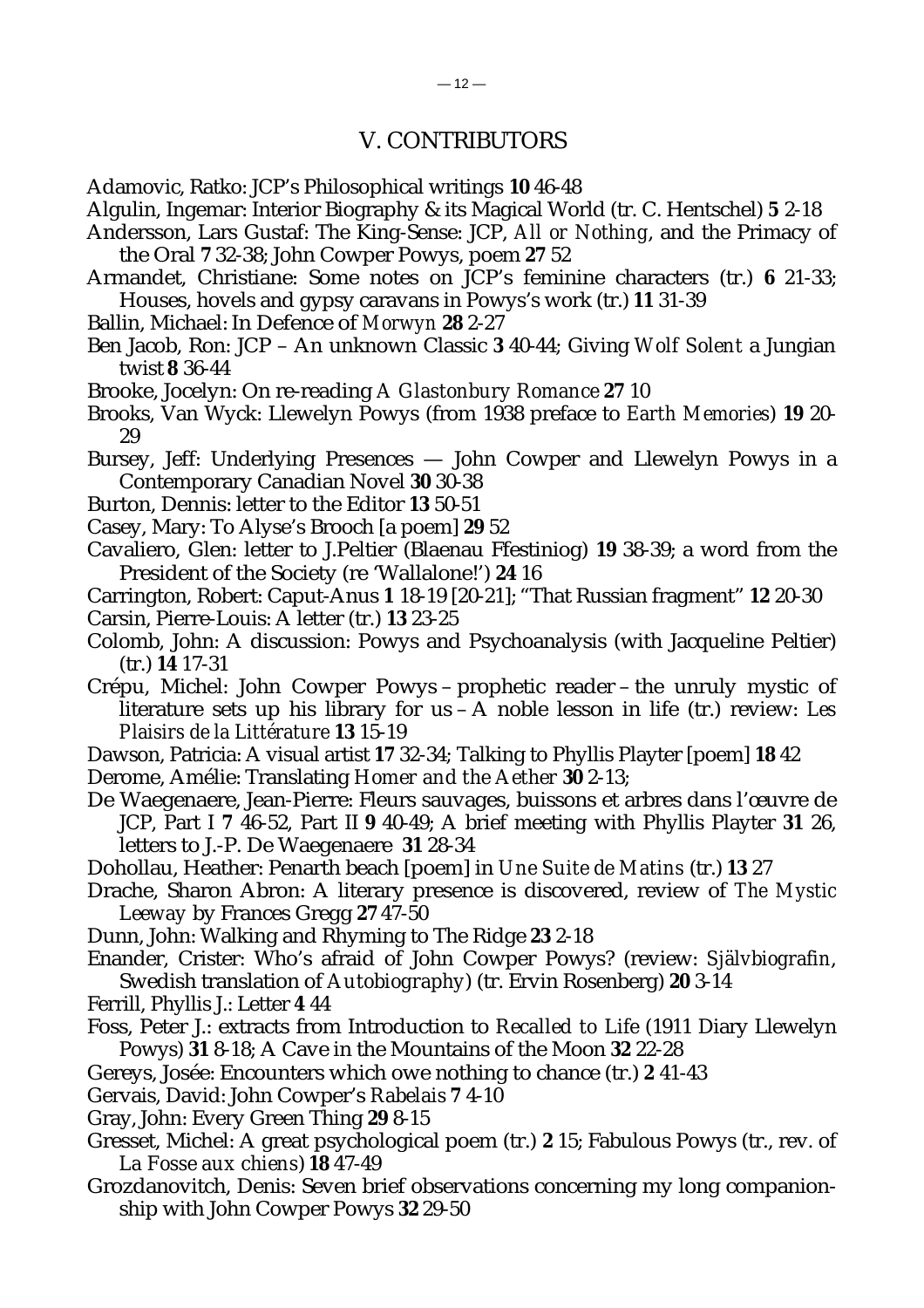$-13-$ 

- 9-13; At the beginning was the lecture platform **31** 5-9; Head, Anthony: JCP & E.L. Grant Watson **3** 22-28; JCP, Melville & Murray **17** 36-42; Afterword (Visions and Revisions) **19** 6-8
- Henderson-Peal, Marcella: Spiritual tension: transfer and sublimation of desire in *A Glastonbury Romance* **14** 3-15; 'Wallalone !', a previously unpublished poem by JCP **24** 4-16
- Hentschel, Cedric: Self-Portaiture in George Borrow & the Powys Brothers **5** 20- 58; Deeps and Shallows, a Voyage with JCP [poem] **6** 2; The Supreme Addict [poem] **10** 2; Blood and Soil: Paul Meissner and JCP **10** 4-10
- Hill, Cicely: *A Glastonbury Romance* Bert's Cauldron **9** 6-14; Four Haiku (in *The Earth Drawn Inwards*) **15** 52

Jamoussi, Zouheir: extract from *Theodore Powys's Gods and Demons* **31** 18-22

- Jaworski, Philippe: JCP, an obstinate Welshman (tr.) **4** 15-17
- Jestin, Michel: Libre Parcours **1** 15-16 [14-15]
- Jordis, Christine: Power and Violence: *Wood and Stone* (tr.) **2** 13; Solitude and Happiness (tr., rev. of *Une philosophie de la solitude* and of *L'Art du bonheur*) **18** 49-51
- Kavanagh, Kate: On 'Looking for a Lane' and JCP's walking-stick **28** inside back cover
- Kavanagh, Patrick J.: "Wuther-quotle-glug..." **10** 20-24; Looking for a lane **28** 28-41
- Keith, William J.: *Owen Glendower* Historical Novel or Romance? **13** 26-40; Three Personal Readings of *Maiden Castle* **16** 30-36; On J. C. Powys's 1955 Introduction to *A Glastonbury Romance* **17** 14-20; *Porius* and the so-called "Dark Ages" **18** 6-14; John Cowper Powys and Rabelais **20** 38-40; Theodore Powys's God **23** 18-32; Re-reading *Wolf Solent* **25** 16-22; JCP and Magic (part I) **26** 2-8; (part II) **27** 2-10
- Kermode, Frank: The Art of Theodore Powys, Ironist, (part I) **23** 32-50; (part II) **24** 30-44
- Kerzeas, Anne: Ceramics and literature (tr.) **14** 37-47
- Kowalewski, Michael: John Cowper Powys and the Resacralization of the Secular **21** 8
- Le Brech, Goulven: Concerning *The Complex Vision* (tr.) **24** 17-29; Two great adventurers of the mind (tr.) **28** 40-52
- Lee, Neil: A Memorable October Day **16** 12-20
- Lewis, Sonia: A Roddon, the Bowl and the Debris An appreciation of JCP **16** 46- 50
- Lieutenant, Catherine: Lettre **1** 13-14 [12-13]
- Lindstedt, Eivor: Powys's various accents... **10** 26-28
- Lundin, Gunnar: Simplifier la vie (tr. G. Lundin, J.Peltier) **1** 20-23 [16-19]; On a Theme of John Cowper Powys – "How to forget the unpleasant" **3** 30; La Maturité est Tout: le dilemme de *Wolf Solent* **8** 16-17; On Trees – to Thomas Nydahl and Béla Hamvas **17** inside back cover
- Marie-Laverrou, Florence: A phenomenological interpretation of *Wolf Solent* (tr.) **8** 25-37
- Markova, Olga: Letter **4** 43; Un point de vue russe sur John Cowper Powys **30** 40- 44
- McCann, Kieran: Photographing John Cowper's Downs **17** 52
- Miller, Henry, *The Immortal Bard* **27** 24-28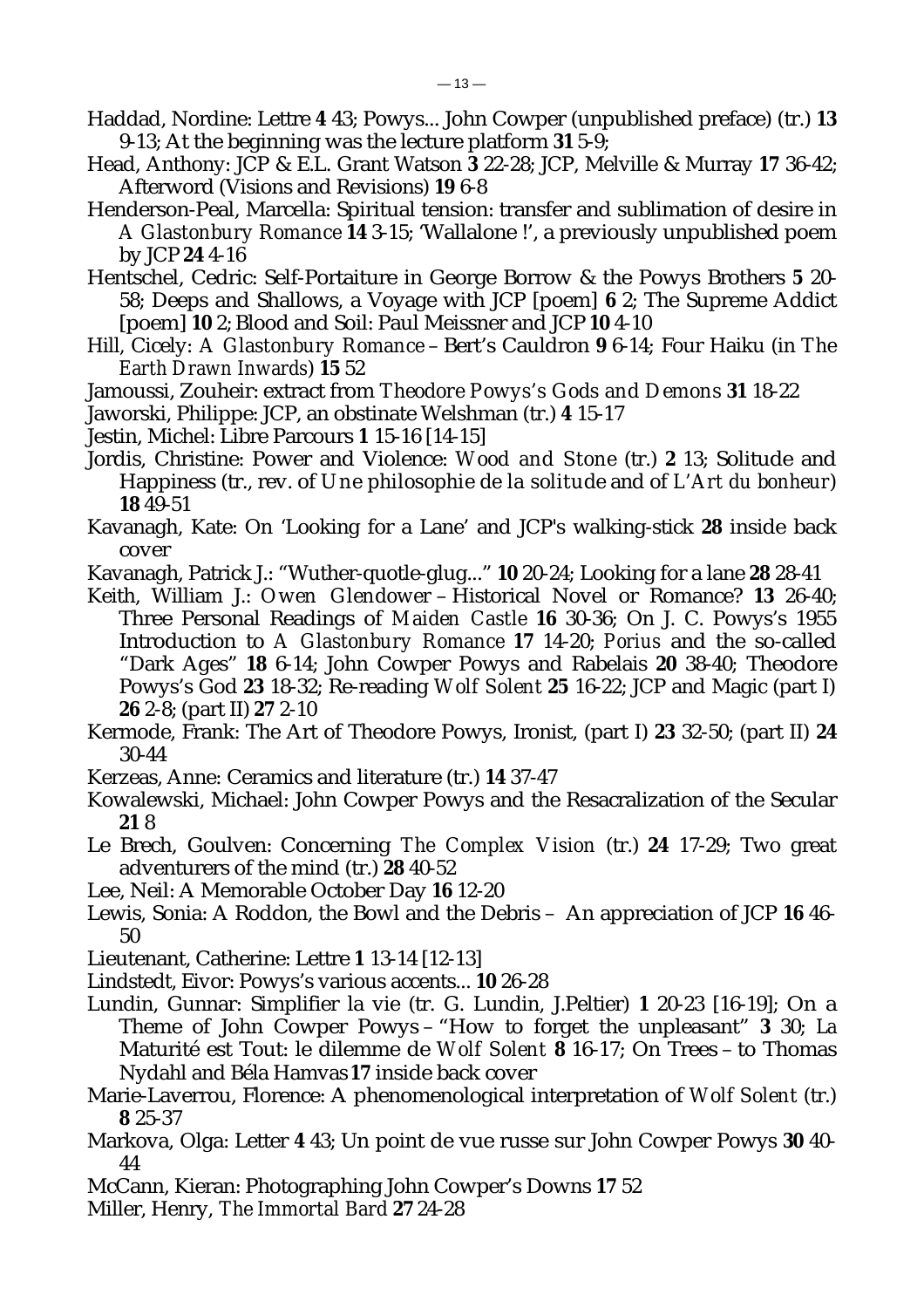Millman, Lawrence: Un raseur prolixe... mais irrésistible (tr.) **3** 32-38

- Mulder, Ian: A Story of Interior Passion: *Wood and Stone 2* 4; Inner truth: *Owen Glendower* **4** 2-10; The Feminine in Powys **6** 4-18; The Towers of Cybele **9** 14- 26; Peg **11** 6-14
- Myrdhin: "La mer, la femme, les ruines..." **1** 32 [inside back cover]
- Nydahl, Thomas: On reading JCP's *A Philosophy of Solitude* **9** 28-32; The great pathos of trees **15** 6-8; Sven-Erik Täckmark in memoriam **17** 34
- 'Odon': Powysian presence **18** 20; letter to the Editor **19** 45-47
- Ozieblo, Barbara: Gamel Woolsey Thwarted Ambitions **5** 38-50
- Pageau, Bernard: A Letter Reading *Wolf Solent* (tr.) **15** 47-51
- Pashka, Linda: Powys's Punch and Judy Shows: *Weymouth Sands* and Misogyny **12** 30-48
- Pawelko, Anna: C. Benson Roberts a Reminiscence **4** 34-40
- Peltier, Jacqueline: About *Wood and Stone* **2** 21; *Owen Glendower &* Owain Glyn Dwr **4** 23-29; Gertrude Mary Powys: a tribute **6** 34-38; W.G. Sebald (1944-2001) **4** 51; Elementalism according to JCP **6** 41-51; François Rabelais and JCP **7** 13-31; An Anglo-Saxon view of Merleau-Ponty's Phenomenology **8** 47; P.K. Page, poet and painter **8** 48-52; The myth of the Grail **9** 3-5; Dominique Aury (1907-1998) **10** 39-47; In Memoriam Michel Gresset (1936-2005) **11** 16-18; Weymouth in the Fifties **12** 3-15; Remy de Gourmont , "a spiritual Anarchist" **13** 41-49; And what about *Psychoanalysis and Morality*? **14** 31-37; A Hungarian admirer – Béla Hamvas (1897-1968) **14** 47-49; In Memoriam Sven Erik Täckmark (1916-2007) **14** 52; Llewelyn Powys and Ernst Ludwig Kirchner **19** 11-21; Levine, David (with David Balcom) **19** 46-47; The French Connection: JCP and Jean Wahl **20** 45-49; Communism, John Cowper Powys and Tony Judt **20** 49-51; The Triskel **20** 52; Russia according to John Cowper Powys – part 1 **21** 35-51, part 2 **22** 21-37; Regarding *L'Esprit Souterrain* **22** 41-45; T.F. Powys en France **23** inside back cover; William Cowper **25** 24-48 ; Gregg, Frances *The Mystic Leeway* **26** 34-50; Powysian evening in Paris **30** 51-52; *Suspended Judgments* (1916) translated... **31** 47; Les frères Powys: liste des titres publiés en français **31** 48-51; No tree is an island **32** 11; George Borrow, *Wild Wales* ~ walking to Llangollen **32** 12-22; *reviews*: Boseley, Mark: *Walking in the Creative Life of John Cowper Powys , the Triumph of the Peripatetic Mode* **2** 31-35; *Esprits-Frères* lettres choisies et traduites par Christiane Poussier and Anne Bruneau (1910-1940) **2** 37-41
- Quigley, Pat: Patchin Place: the universe in an alley **19** 30-35; "The Perfect Child" — Theodora Gay Scutt **29** 30-43; John Cowper Powys and the Misfit Messiah part I **30** 14-22, part II **31** 34-44
- Rands, Susan: About St Andrew's church in Stoke sub Hamdon (with J.Peltier) **3** 46-48; An old tradition **10** 52;
- Reichmann, Angelika: From Remembering the "Name-of-the-Father" to "Forgetting the Unpleasant" – John Cowper Powys's *Wolf Solent* **15** 20-34; Instead of a Review, review: *Descents of Memory* by Morine Krissdóttir **17** 42- 48; Confessing Defiance—Defying Confession, Dostoevskian Allusion in Wolf Solent 20 24-36; "A craving old as the hills" Notes on Narrative Desire in John Cowper Powys' Wessex Novels **30** 44-51
- Schenkel, Elmar: L'extase chamaniste et la culture anglaise John Cowper Powys en Allemagne (tr. Renate Kuenzel), **1** 8-12 [8-11]; The truth of phenomena – JCP and Goethe **3** 7-18; Essay following two visits to Blaenau Ffestiniog **19** 40-45; "Nerves and not ink" – Rereading John Cowper Powys's *Dostoievsky* **20** 14-24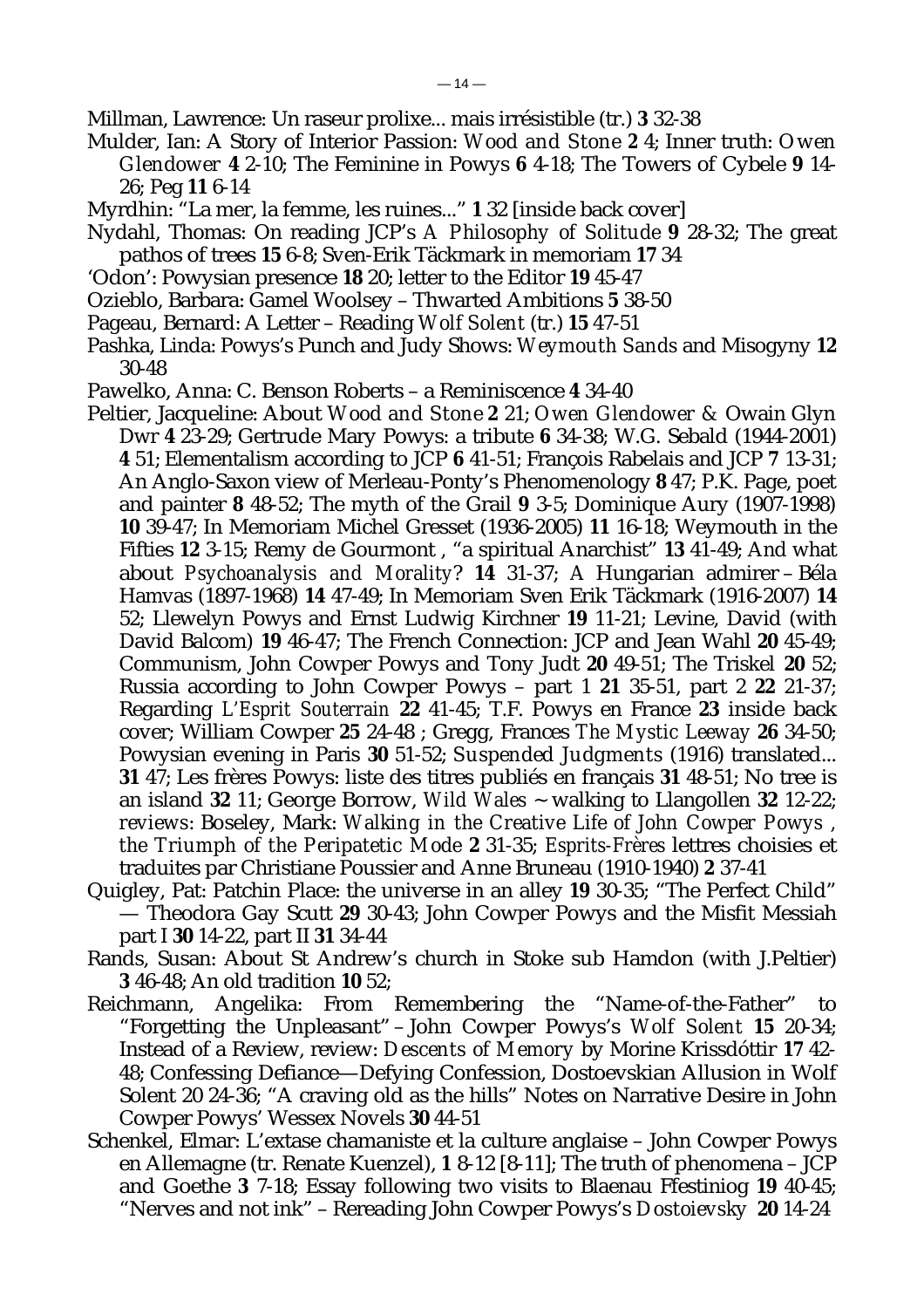Schmitt, Isabelle: Un auteur, des lieux **1** 18-19 [20-21]

Sigaux, Gilbert: The peculiar wine of M. Powys **29** 23-27

Squirru, Rafael: Le saut du poisson ou l'obligation du bonheur (tr.) **18** 36-41

Solomon, David: Llewelyn Powys and Aspects of the Poetical **21** 2

Stimpson, David Balcom: David Levine (with J. Peltier) **19** 45-46; Inspiration Beyond Words: The Powys-Duncan Affair (part I) **26** 8-20; (part II) **27** 28-46; Loony John's Alivenment—Patchin Place 1923 **30** 22-30; A.R. Orage's Gift to JCP and Phyllis **32** 2-10

Stuart, Odile: Reading *The Mystic Leeway*, Thoughts about Frances Gregg **26** 20-28 Suran, Aude*: Owen Glendower* or time in abeyance (tr.) **4** 19-21

- Täckmark, Sen Erik: Letter from Sweden, **1** 2-6; A Turning Point **2** 28
- Therstappen, Jorg: Mysticism and suffering in *A Glastonbury Romance* (tr.) **10** 11-
	- 19; Vivisection, a permanent threat in *Weymouth Sands* (tr.) **11** 21-30; 'High House' and the Cobbolds: a few remarks (tr.) **12** 15-21; "I suppose you eat them..." (tr.) **17** 21-31
- Thomas, Chris: Obstinately CymricImpressions of some Powysian Places In Wales **15** 34-46; Une visite à la Bibliothèque Nationale du Pays de Galles **22** 48- 52
- Thomières, Daniel: The Diary of "Ecstasy" (tr.) review: *Petrouchka et la Danseuse* **13** 19-21

Troop, Robert: *Mr Tasker's Gods* by T.F. Powys **29** 28

- Ulrich, Mathias: Countryside, flesh and spirit on the pleasure of reading *Wolf Solent* (tr. Renate Kuenzel) **8** 18-20
- Vispo, Conrad: Hillsdale, September 22 2012, a JCP exhibit **24** 44-48; two extracts from JCP *Diaries* in 'Hawthorne Valley "Local Literati"', with comments, photos **24** 52
- Warren, Frank: JCP at Blaenau [poem] **4** 52
- Wood, Robin: Obscure, Modern Poetry: J.C. Powys's 'The Ridge' **22** 2-12; *Porius*: The Etymology of a Ridiculous Word **29** 16-22